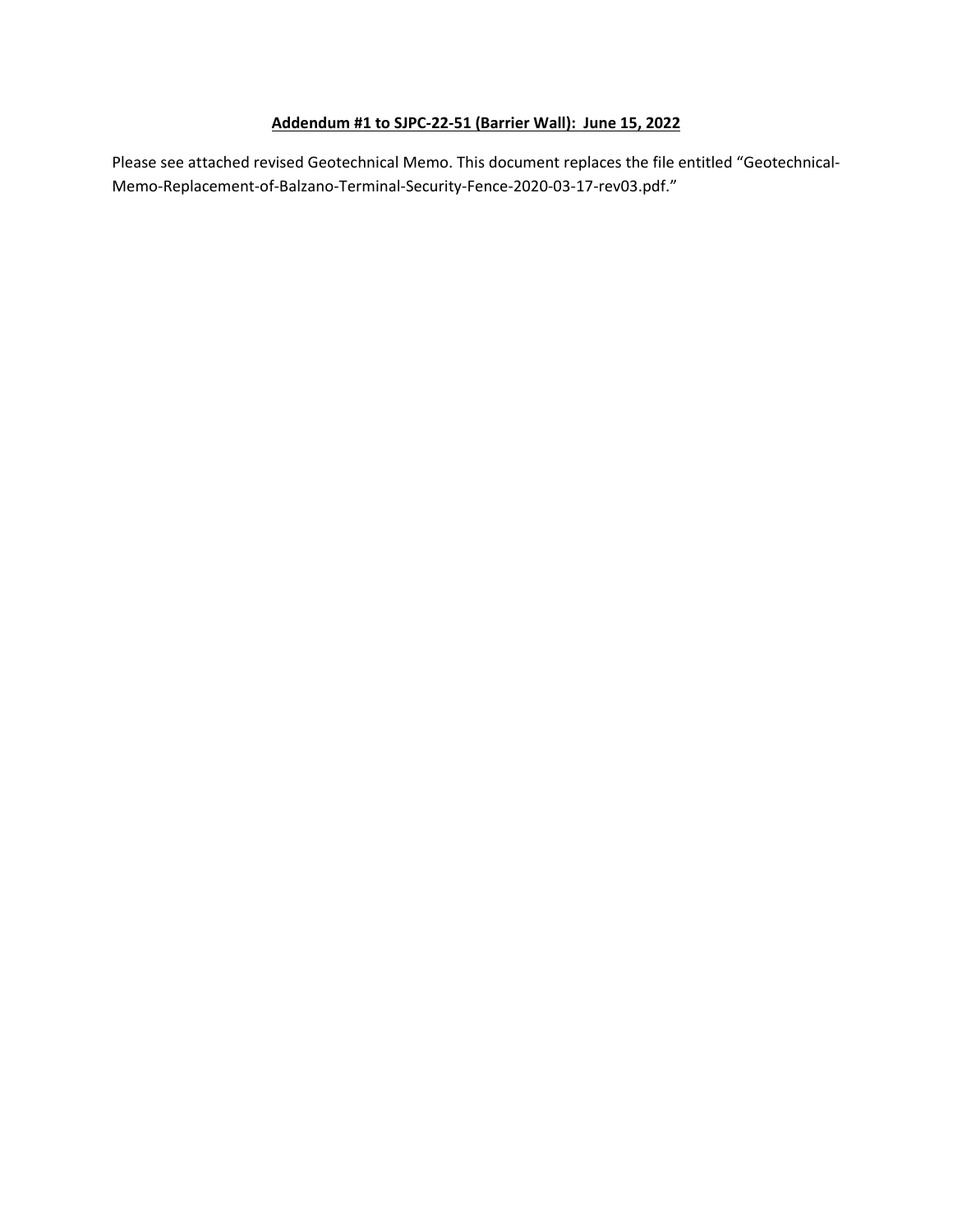

RVE HQ: 2059 Springdale Road Cherry Hill, NJ 08003 O: (856) 795-9595 F: (856) 795-1882

May 17, 2022

Chris Perks, PE; Director of Engineering South Jersey Port Corporation 2 Aquarium Drive Suite 100 Camden, NJ 08103

> Re: Geotechnical Investigation Memorandum Security Perimeter Barrier Wall – Balzano Marine Terminal City of Camden, Camden County, New Jersey RVA Ref. No. 3965-X-001

Gentlemen:

Remington & Vernick Engineers (RVE) has performed a geotechnical investigation for the referenced project. The purpose of the investigation was to determine subsurface conditions at the site of the proposed Security Perimeter Barrier Wall at the Balzano Marine Terminal and to make recommendations, from a soils engineering viewpoint, for the design and construction for the wall foundation system. All of the information obtained, together with our interpretation of the findings, is presented herein.

> Sincerely, **REMINGTON & VERNICK ENGINEERS**

K. Charles Westen, P.E. NJ PE License No. 47013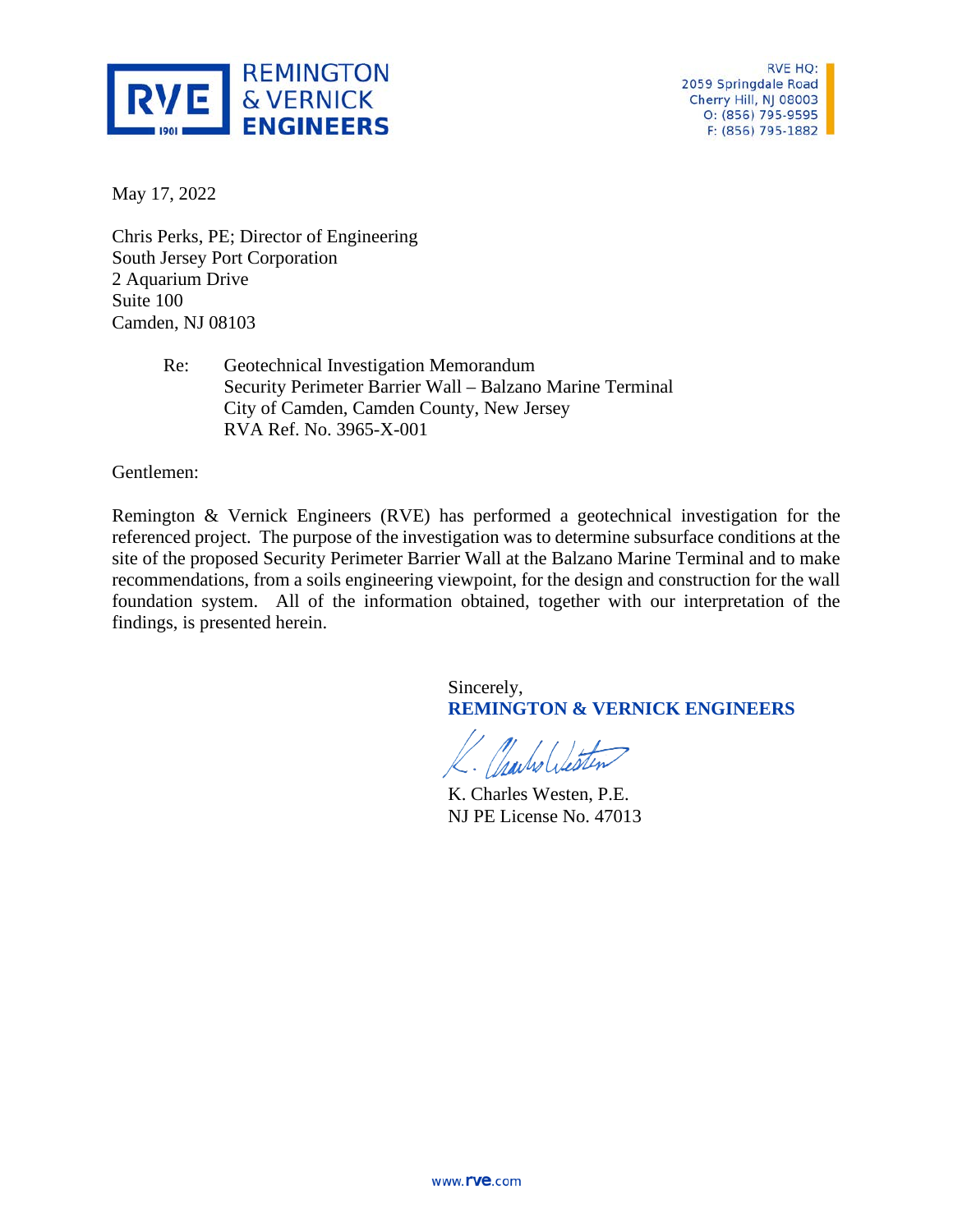

**REMINGTON & VERNICK ENGINEERS**

51 Haddonfield Road - Suite 260 Cherry Hill, NJ 08002 Ph 856-795-9595

# **MEMORANDUM**

| To:      | Dustin Schopen, PE<br>William Bisirri, PE                                                                                                                                                                     |
|----------|---------------------------------------------------------------------------------------------------------------------------------------------------------------------------------------------------------------|
| From:    | K. Charles Westen, PE<br>Christopher Gilbert, PE                                                                                                                                                              |
| Subject: | Geotechnical Investigation Report<br>Replacement of Security Perimeter Protection – Balzano Terminal<br>South Jersey Port Corporation<br>City of Camden, Camden County, New Jersey<br>RVE Ref. No. 3965-X-001 |
| Date:    | 03/17/2021                                                                                                                                                                                                    |

**cc:**

# **Introduction**

Remington & Vernick Engineers (RVE) has been retained by the South Jersey Port Corporation to carry out a geotechnical investigation for the replacement of a portion of the existing security barrier at the Balzano Marine Terminal in Camden, NJ. The project area in question is the section of existing security fencing and barriers located approximately midway between Spruce Street and Joseph A. Balzano Boulevard, extending west approximately 270 feet, then turning south and extending parallel to Front Street approximately 545 feet and finally turning west and extending approximately 400 feet along the extension of Spruce Street. The existing fence and barrier currently divide the port facility from the Camden Iron and Metal's steel scrap yard and consists of both chain link fence sections and barriers consisting of empty shipping containers. It is our understanding that the new security barrier will consist of a rigid wall structure using a soldier pile and reinforced concrete panel system. The purpose of the investigation was to determine the subsurface conditions at the site of the proposed replacement barrier and to provide recommendations for the design and construction of new foundations. All of the information obtained, together with our interpretation of the findings, is presented herein.

# **Fieldwork & Subsurface Conditions**

The field work for the test boring investigation was conducted on December 7, 2020 and consisted of six geotechnical test borings, drilled to a depth of 20 feet below existing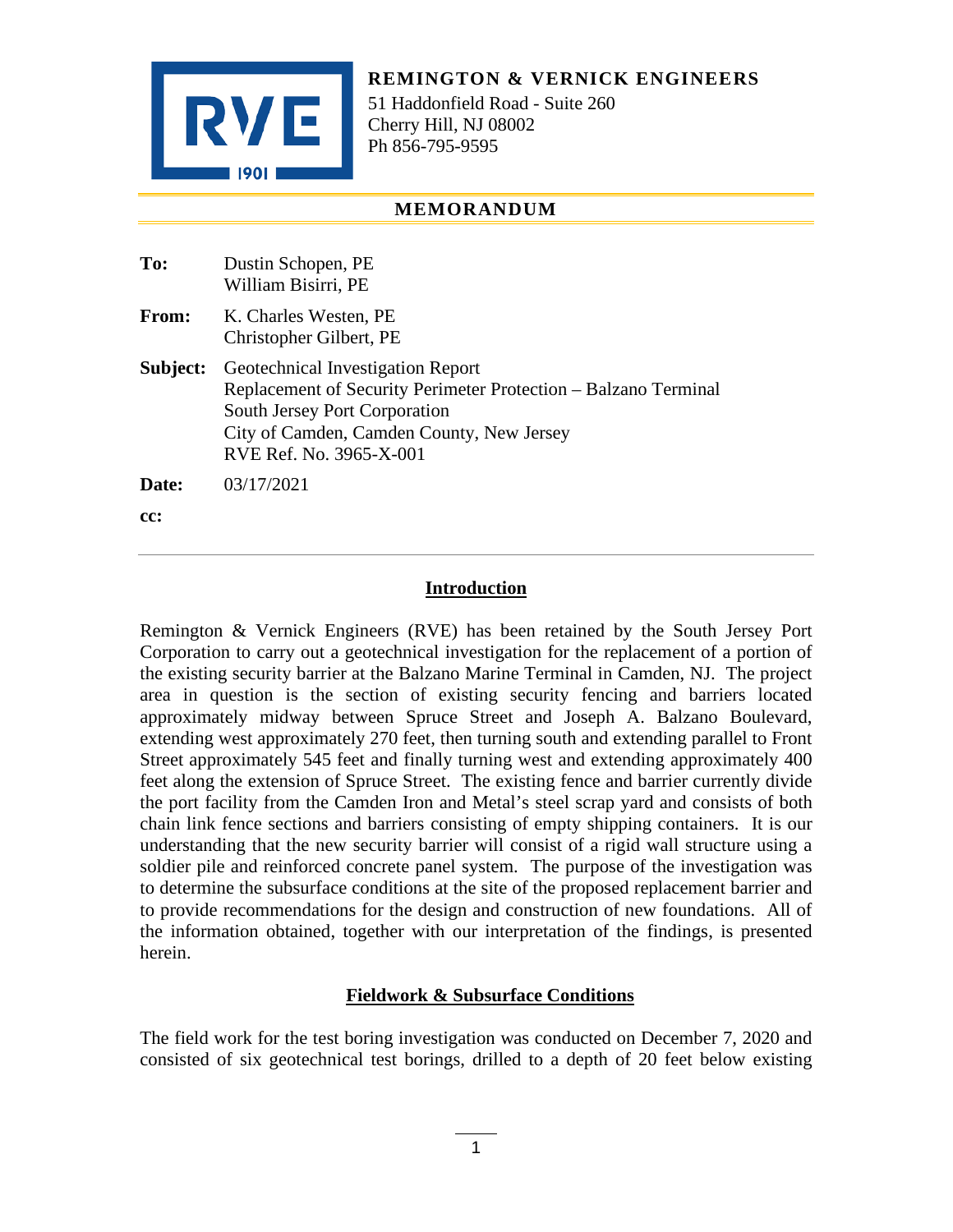grade. The test borings were performed by Sano Drilling, Inc. utilizing a truck mounted drill rig and utilizing the drilled in casing (hollow stem augers) method of drilling at locations selected by RVE. All drilling and soil sampling operations were supervised by RVE and the field logging of the soil samples was performed by a representative of RVE. Soil samples were recovered via a two-inch O.D. split-spoon sampler; driven by a hydraulically activated 140-pound hammer, free falling 30 inches (ASTM D 1586). The number of hammer blows required to advance the 24-inch spoon in 6-inch increments (four increments in all) were recorded. The number of blows required to penetrate the middle two increments (6 to 18 inches) is known as the Standard Penetration Resistance (N). Soil samples were obtained continuously in the upper 10 feet and at 5 feet intervals thereafter. The recovered soil samples were visually classified in the field using the Burmister and Unified Soil Classification Systems and the results of the visual analyses were utilized to prepare the attached Test Boring Log. The location of the test boring is shown on the attached boring location plan.

In all borings, with exception of boring B-1, a layer of cobblestones and deleterious fill was encountered beneath a 4 to 6 inch layer of asphalt and crushed stone subbase, and was observed down to depths ranging from 2 to 4 feet below existing grade. Underlaying this layer, and beneath a 6-inch layer of asphalt in boring B-1, granular fill soils were encountered in all borings down to a depths of 2 to 18 feet below existing grade. These fill soils consist of brown to dark brown coarse to fine sand with some to no brick fragments, little to trace silt and little to no medium to fine crushed stone. In boring B-6, wood fragments, cinders and ash were also encountered in the soil matrix. Underlaying the fill layer, natural cohesive and granular soils of marine origin were encountered in all borings down to the termination depth of 20 feet below existing grade. In borings B-1, B-2 and B-4, layers of organic silt were encountered within this stratum. The natural granular soils in this stratum can be described as brown and gray coarse to fine sand with trace to little silt and clay. The natural cohesive soils in this stratum can be described as organic and non-organic clayey silt and silt with little fine sand. In general, this layer of marine deposits are considered to become more granular with depth, becoming predominately sand at a depth of 18 feet below existing grade.

The relative density of the fill soils ranges from loose to compact, with SPT  $N1_{60}$  values ranging from 5 to 28 blows per foot (bpf). The relative consistency of the natural cohesive marine soils varies from soft to stiff, with SPT  $N1_{60}$  values ranging from 3 to 13 bpf. The relative density the natural granular marine soils varies from loose to compact, with a normalized SPT  $N1_{60}$ -value of from 4 to 21 blows per foot.

Groundwater was encountered at a depth approximately 6 to 10 feet below existing grade in all borings at the time of drilling, with the exception of boring B-5, in which no groundwater was observed. It should be noted that smearing and sealing of sides of the borehole by the rotating augers can occur when drilling through silty clayey soils and an accurate groundwater level reading may not be obtainable at the end of drilling. In order to more accurately determine the natural groundwater level, extended water level readings from a water observation pipe should be performed; however this is beyond the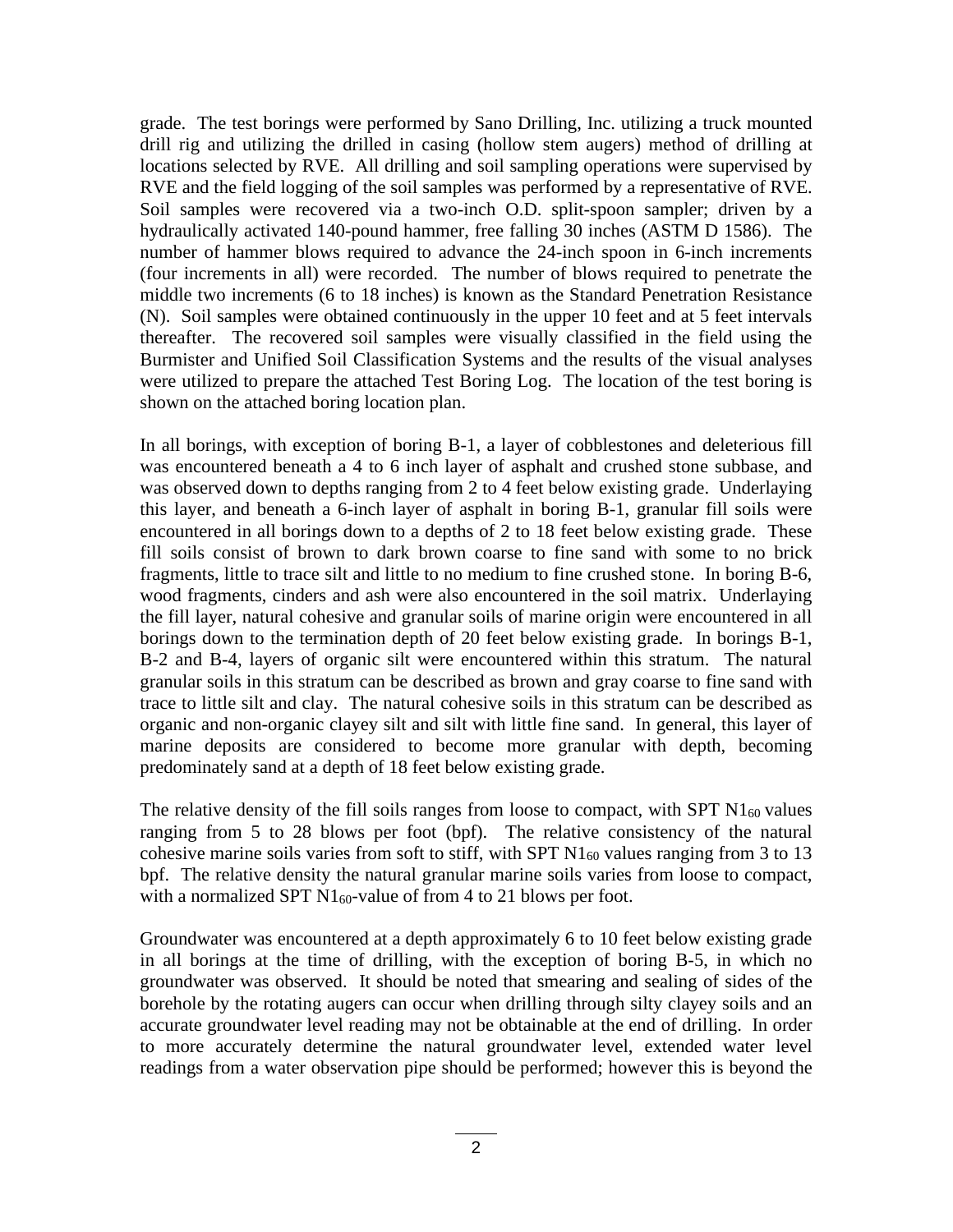scope of this investigation. Groundwater levels generally can fluctuate due to changes in precipitation, infiltration and surface run-off, tidal influences or other hydrogeological factors. Therefore, the groundwater level present at the time of construction may vary from that observed at the time of the drilling operations. Shallow perched groundwater may be encountered during construction, especially if work commences after a wet weather period.

# **Recommendations**

Based on the results of the field investigation, we have performed evaluations of the existing subsurface soil conditions to determine their engineering properties. The subsurface investigation indicated the site soils consist of granular fill underlain by cohesive and granular deposits. Due to the sensitive nature of these cohesive soils, and the lateral forces the rigid security barrier will need to support, it is our recommendation that the proposed rigid security barrier be supported on a drilled pier type foundation system. Additionally, we have made the following recommendations.

# **Excavation & Backfill**

Based on information from the test boring investigation, relatively shallow excavations to a depth of 2 to 4 feet may be required to remove obstructions for foundation construction. Open excavations are feasible provided there is enough room so that the stability of any adjacent existing structures is not affected. Existing structures may be considered not affected by the open cut excavation if a line projected downward from the bottom edge of the existing footings at a slope of 1.5H:1V does not intersect the excavation slope. Temporary side slopes of open cut excavations should not be steeper than 2H:1V. All excavations should be in compliance with "Excavating and Trenching Operations" manual (latest revision), issued by the US Department of Labor, OSHA 2226 and local requirements.

Imported fill for backfilling of excavations should consist of uncontaminated, relatively well-graded granular soils containing no more than 15% by weight passing the No. 200 sieve and having a maximum particle size of 3 inches. The moisture content of the fill materials should be controlled to within 2% of the optimum moisture content, as determined by the Modified Proctor Test, ASTM D 1557

The backfill should be placed in 8-inch lifts and compacted to at least 90% of the maximum dry density as determined by the Modified Proctor Test, ASTM D 1557. Compaction of the backfill should be carried out with relatively light equipment such as a jumping jack, a walk behind roller, or similar device as approved by the on-site representative of the Geotechnical Engineer.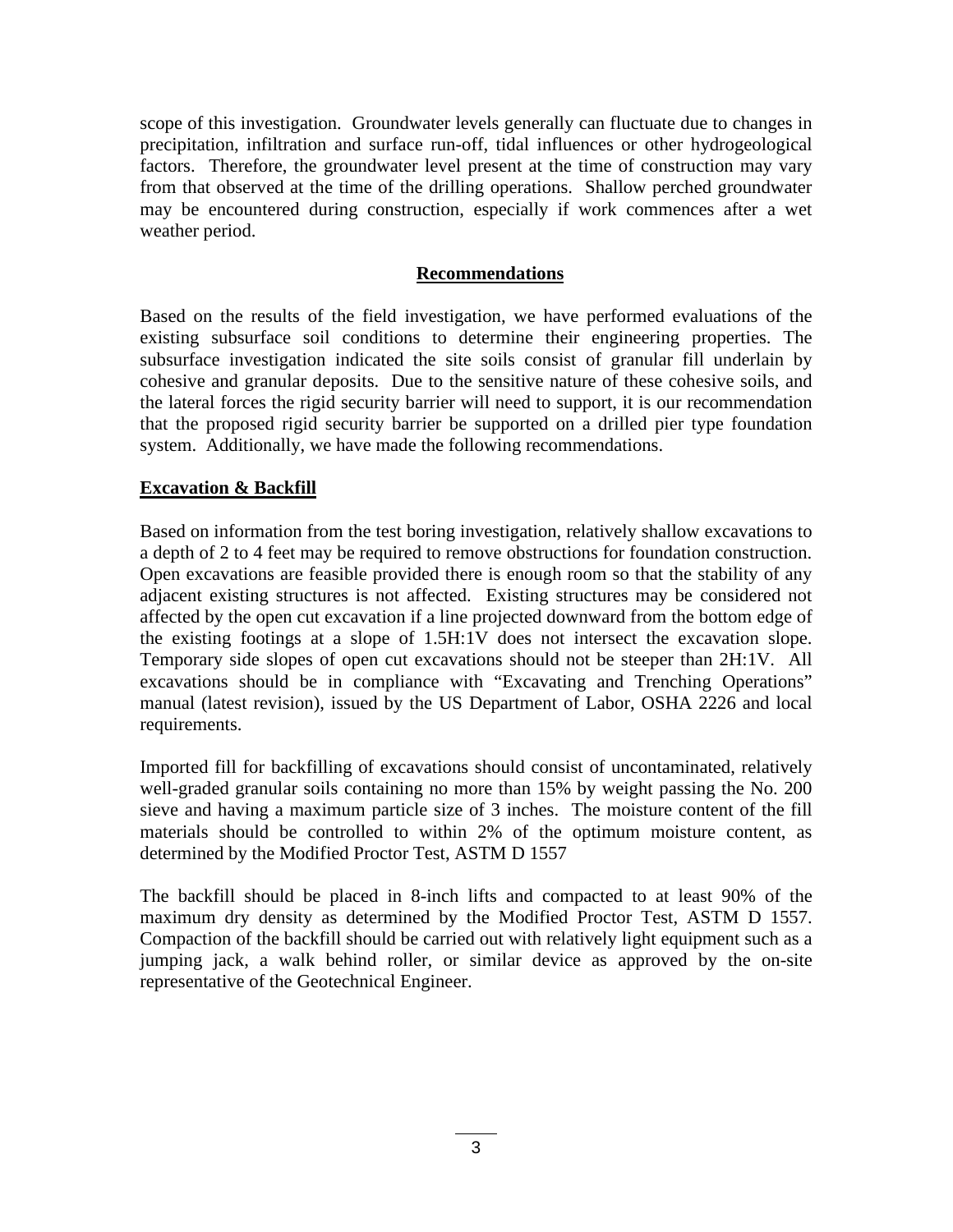# **Drilled Piers**

The existing fill and soft cohesive soils are not suitable for direct support of the proposed security barrier on a shallow foundation system. Therefore, based on the results of the field investigation and our engineering analyses, straight shaft drilled piers will be the most suitable foundation system for the proposed security barrier.

The drilled piers should be straight shaft reinforced concrete piers having a minimum diameter of 3 feet (36 inches) with a minimum tip elevation of 20 feet below existing grade. For drilled piers founded at 20 feet deep, an allowable vertical bearing capacity of 3,500 pounds per square foot (psf) can be used in the design. Additionally, we have analyzed the lateral capacity of the 3 foot diameter drilled pier with a minimum embedment depth of 20 feet deep and a maximum spacing of the drilled piers of 20 feet. Based on this lateral analysis the specified drilled pier is capable of resisting a maximum shear load of 20 kips and a maximum overturning moment of 90 kip-feet at the top of the pier with an estimated maximum deflection of 0.98 inches.

Concrete fill for the drilled shafts should have a minimum compressive strength at 28 days of 3000 psi. The concrete should be of a sulfate-resistant type. Concrete placement should follow standard and appropriate concrete work practices.

Problems with groundwater seeping into the drilled shaft excavation are anticipated due to the high groundwater level encountered during drilling. Therefore, the use of a temporary steel liner or casing and drilling "mud" or slurry to maintain stability of the sidewalls and bottom of the hole during the drilling operation is recommended. As previously mentioned, during the time of drilling, groundwater was encountered at 6 ft below existing grade. It will not be practical to dewater the cased drilled shaft for placing the concrete under dry conditions. Therefore, it will be necessary to place the concrete from the bottom up by tremie methods. An experienced contractor must do all foundation installation and the work should be performed under the full-time inspection of a representative of the Geotechnical Engineer.

# **Seismic Zone**

According to the New Jersey Edition of the 2018 International Building Code, Section 1613.2.2 referencing ASCE 7, Chapter 20 the project site is categorized as a Site Class "E" for seismic design purposes. This classification is based on subsoil conditions encountered in the borings. In general, the density of the soil below the test borings should increase with depth, based on experience.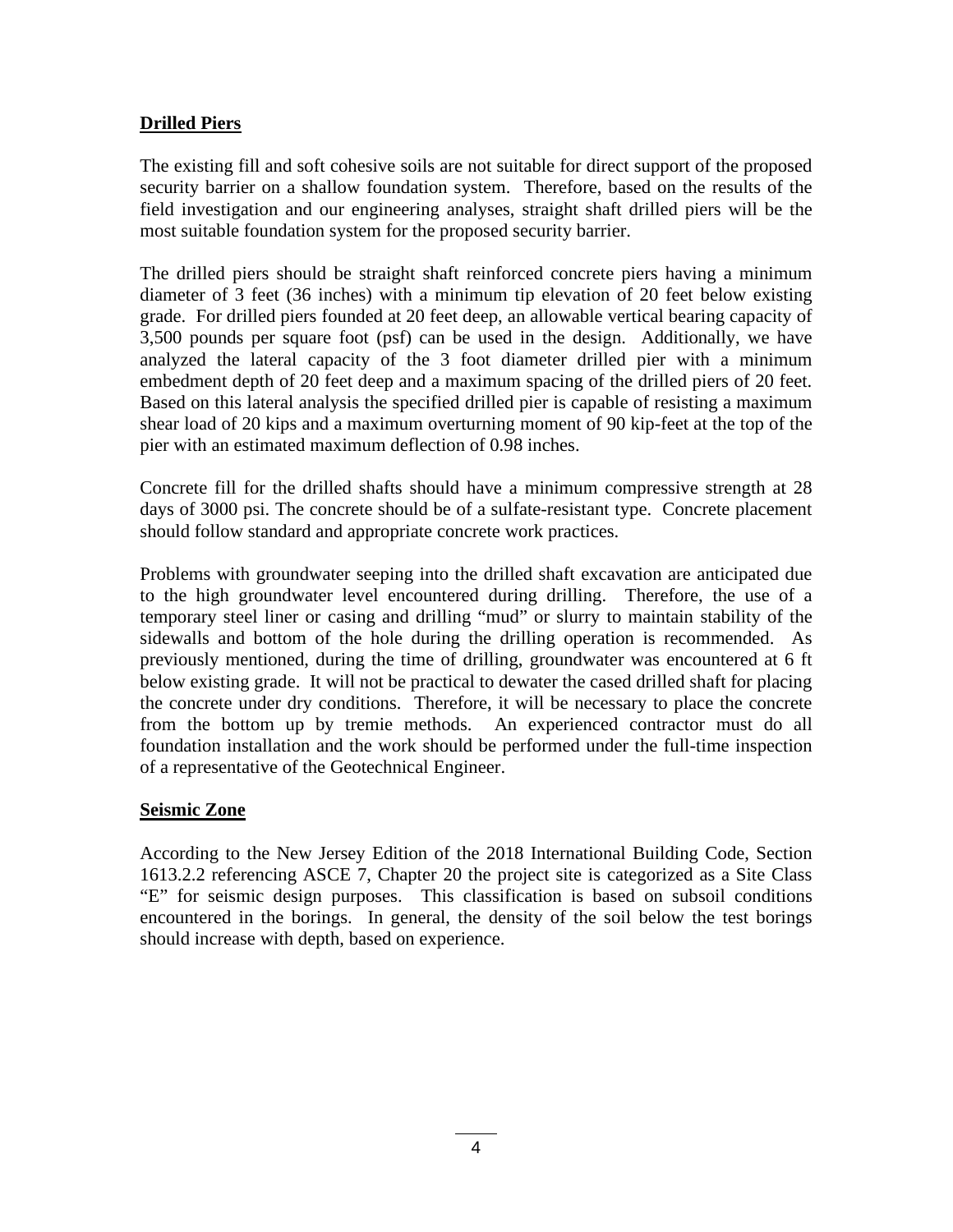# **LIMITATIONS**

The conclusions and recommendations contained in this report are based upon the subsurface data obtained during this investigation and on details stated in this report. It is understood that the number of borings made are consistent with good engineering practice, but actual conditions encountered may differ significantly from those projected in this report. Should conditions arise which differ from those described in this report, RVE should be notified immediately and provided with all information regarding differing subsurface conditions.

Our recommendations are based upon the assumption that the services of a qualified Geotechnical Engineer will be retained during construction for the observation of all critical earthwork operations and foundation installation. RVE cannot minimize, or provide recommended solutions for, any problems resulting from construction or differing soil conditions unless our services include full-time construction inspection to determine that the work performed is in compliance with RVE's recommendations, and to ensure the work is carried out in the owner's best interests.

Environmental considerations and contaminants, such as petroleum products, hazardous waste, radioactivity, irritants, pollutants, radon or other dangerous substances and conditions were not the subject of this study. Their presence and/or absence are not implied, inferred or suggested by this report or results of this study.

This report is intended for use with regard to the specific project discussed herein, and any changes in the design of the structure or location, however slight, should be brought to our attention so that we may determine how they may affect our conclusions. We are responsible for the conclusions and opinions contained in this report based on the data relating only to the specific project and location discussed herein.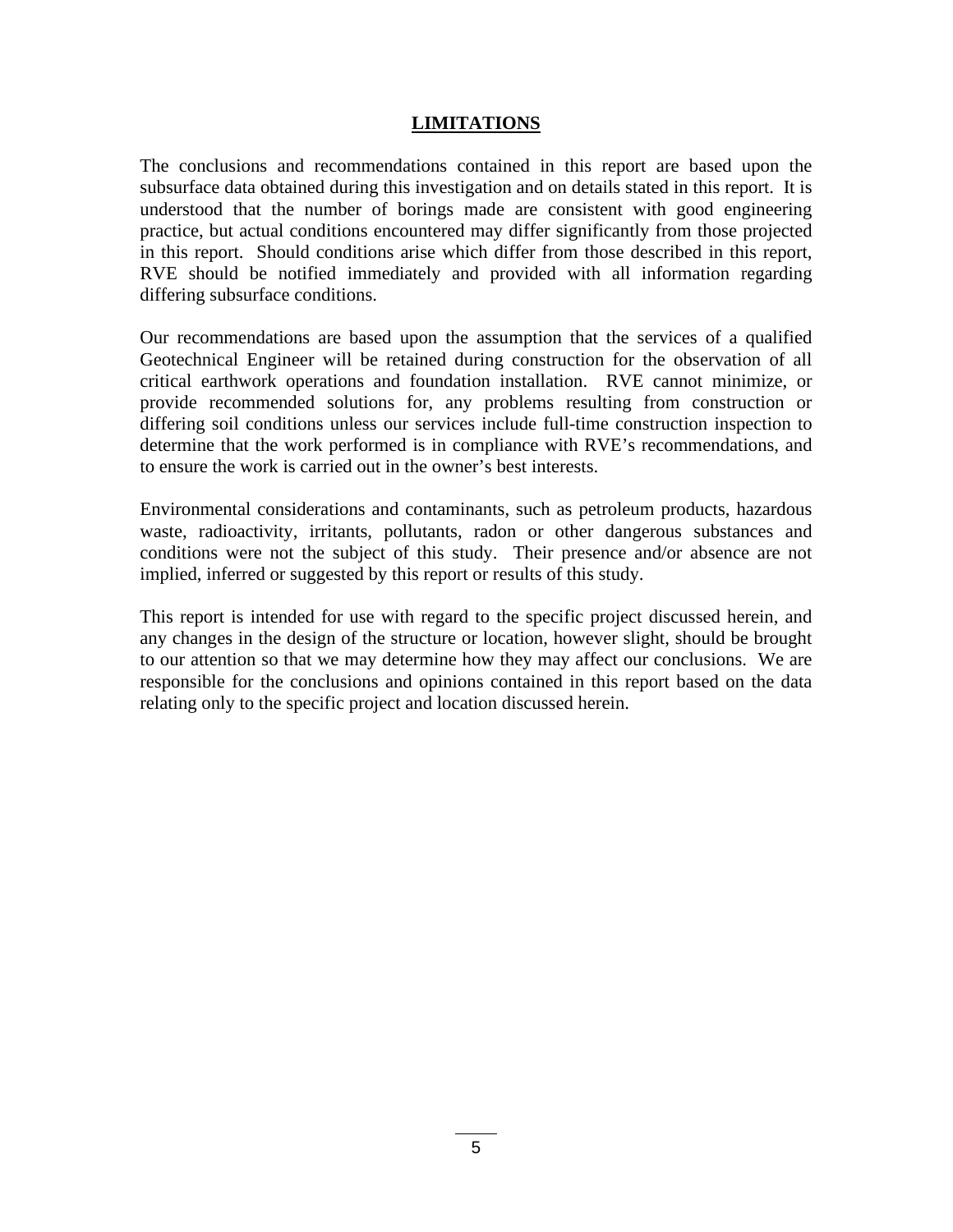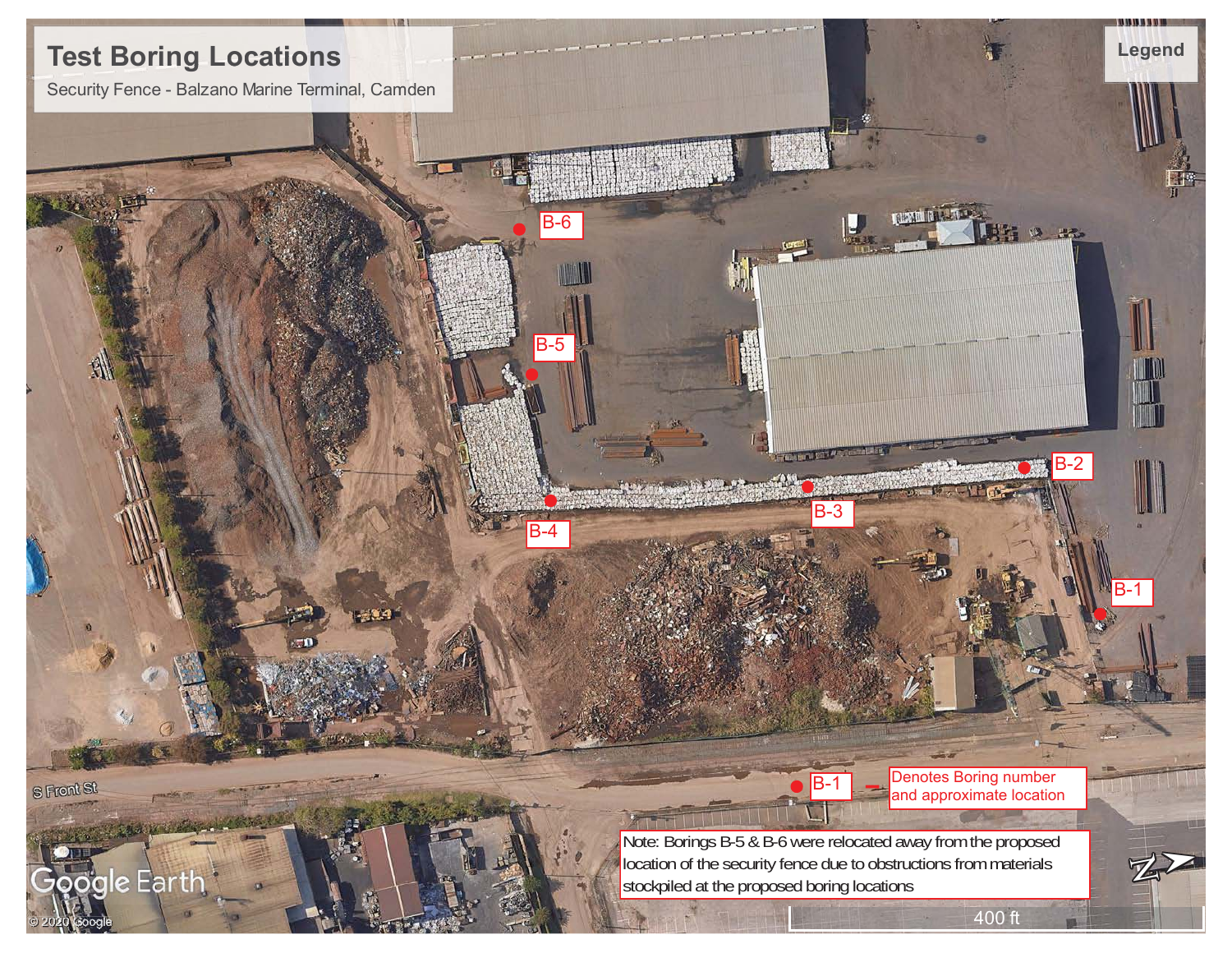|                                   |      |                  |                                          |                                                                                           |           | <b>REMINGTON &amp; VERNICK ENGINEERS</b>                                                                                      |                     |                         |                              |             |  |  |  |
|-----------------------------------|------|------------------|------------------------------------------|-------------------------------------------------------------------------------------------|-----------|-------------------------------------------------------------------------------------------------------------------------------|---------------------|-------------------------|------------------------------|-------------|--|--|--|
|                                   |      |                  |                                          |                                                                                           |           | <b>SOIL BORING LOG</b>                                                                                                        |                     |                         |                              |             |  |  |  |
|                                   |      |                  | Project No. 3965X001                     |                                                                                           |           | <b>Project</b> New Security Fence                                                                                             | Boring No.<br>$B-1$ |                         |                              |             |  |  |  |
|                                   |      |                  | Date Started: 12/7/20                    | Location Balzano Marine Terminal, City of Camden, NJ                                      |           | Sheet 1 of 1                                                                                                                  |                     |                         |                              |             |  |  |  |
|                                   |      |                  | Date Finished: 12/7/20                   |                                                                                           |           | <b>Client</b> South Jersey Port Corporation                                                                                   |                     | Surface Elev. Ex. Grade |                              |             |  |  |  |
|                                   |      |                  | Drilling Contractor: Sano Drilling Inc.  | the control of the control of the control of the control of the control of the control of |           | <b>Groundwater Data</b>                                                                                                       |                     |                         |                              |             |  |  |  |
|                                   |      |                  | Drilling Method: Hollow-Stem Augers      |                                                                                           |           | Depth 6 ft                                                                                                                    |                     |                         |                              |             |  |  |  |
|                                   |      |                  | Hammer Type: Automatic                   | Driller: Nick Parisano                                                                    |           | Date 12/7/20                                                                                                                  |                     |                         |                              |             |  |  |  |
|                                   |      |                  | Equipment: Mobile B-57 Truck Rig         |                                                                                           |           | <b>Inspector: Chris Gilbert</b>                                                                                               |                     | Time During             |                              |             |  |  |  |
| $(\mathsf{t}\mathsf{.})$<br>Depth | Type | Sample<br>Number | Blow<br>Count<br>(Blows per<br>6 inches) | Recovery                                                                                  | Lithology | <b>Classification of Materials</b><br>(Based upon samples recovered and observation<br>of materials returned between samples) |                     | Stratum                 | $\%$<br>Moisture<br>Content, | Other Tests |  |  |  |
| 0                                 |      | $S-1$            | 16-12-18                                 | 12"                                                                                       |           | 6" Asphalt Pavement & Stone Subbase<br>Dark brown c-f SAND, some Asphalt Fragments, trace Silt                                |                     |                         |                              |             |  |  |  |
|                                   |      | $S-2$            | $8 - 7 - 7 - 6$                          | 12"                                                                                       |           | $\sqrt{Fill}$<br>Dark brown m-f SAND, some Silt, little Clay                                                                  |                     |                         |                              |             |  |  |  |
|                                   |      | $S-3$            | $6 - 7 - 4 - 2$                          | 20"                                                                                       |           | Gray m-f SAND, trace Silt                                                                                                     |                     |                         |                              |             |  |  |  |
|                                   |      | $S-4$            | $2 - 1 - 1 - 1$                          | <b>NR</b>                                                                                 |           | Dark gray CLAYEY SILT, little f Sand                                                                                          |                     |                         |                              |             |  |  |  |
|                                   |      | $S-5$            | $2 - 1 - 1 - 1$                          | 20"                                                                                       |           |                                                                                                                               |                     |                         |                              |             |  |  |  |
| 10                                |      |                  |                                          |                                                                                           |           |                                                                                                                               |                     |                         |                              |             |  |  |  |
|                                   |      |                  |                                          |                                                                                           |           | Dark gray ORGANIC SILT, little f Sand, little Clay                                                                            |                     |                         |                              |             |  |  |  |
| 15                                |      | $S-6$            | $1 - 2 - 2 - 1$                          | 20"                                                                                       |           |                                                                                                                               |                     |                         |                              |             |  |  |  |
|                                   |      |                  |                                          |                                                                                           |           |                                                                                                                               |                     |                         |                              |             |  |  |  |
|                                   |      | $S-7$            | $6 - 5 - 3 - 3$                          | 20"                                                                                       |           | Light gray m-f SAND, little Silt                                                                                              |                     |                         |                              |             |  |  |  |
| $20 -$                            |      |                  |                                          |                                                                                           |           | Boring End at 20 Feet<br>boring end                                                                                           |                     |                         |                              |             |  |  |  |
|                                   |      |                  |                                          |                                                                                           |           |                                                                                                                               |                     |                         |                              |             |  |  |  |
| $25 -$                            |      |                  |                                          |                                                                                           |           |                                                                                                                               |                     |                         |                              |             |  |  |  |
|                                   |      |                  |                                          |                                                                                           |           |                                                                                                                               |                     |                         |                              |             |  |  |  |
|                                   |      |                  |                                          |                                                                                           |           |                                                                                                                               |                     |                         |                              |             |  |  |  |
| $30 -$                            |      |                  |                                          |                                                                                           |           |                                                                                                                               |                     |                         |                              |             |  |  |  |
|                                   |      |                  |                                          |                                                                                           |           |                                                                                                                               |                     |                         |                              |             |  |  |  |
| 35                                |      |                  |                                          |                                                                                           |           |                                                                                                                               |                     |                         |                              |             |  |  |  |

 $35 - |$   $|$   $|$   $|$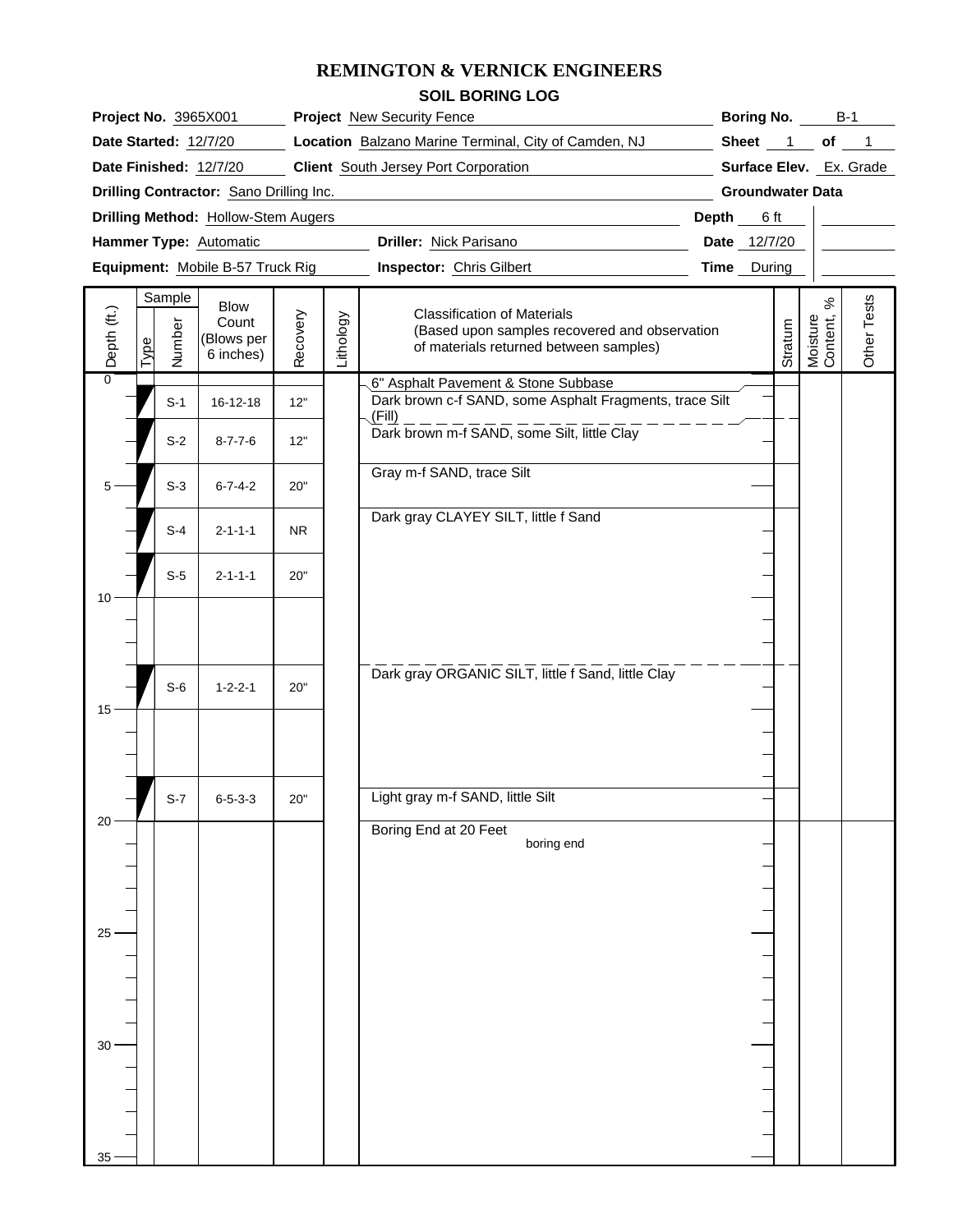|                 |      |                                  |                                          |             |              | <b>REMINGTON &amp; VERNICK ENGINEERS</b>                                                                                      |  |                         |         |                              |             |
|-----------------|------|----------------------------------|------------------------------------------|-------------|--------------|-------------------------------------------------------------------------------------------------------------------------------|--|-------------------------|---------|------------------------------|-------------|
|                 |      |                                  |                                          |             |              | <b>SOIL BORING LOG</b>                                                                                                        |  |                         |         |                              |             |
|                 |      |                                  | Project No. 3965X001                     |             |              | <b>Project</b> New Security Fence                                                                                             |  | <b>Boring No.</b>       |         |                              | $B-2$       |
|                 |      |                                  | Date Started: 12/7/20                    |             |              | Location Balzano Marine Terminal, City of Camden, NJ                                                                          |  | Sheet 1 of 1            |         |                              |             |
|                 |      |                                  | Date Finished: 12/7/20                   |             |              | <b>Client</b> South Jersey Port Corporation                                                                                   |  | Surface Elev. Ex. Grade |         |                              |             |
|                 |      |                                  | Drilling Contractor: Sano Drilling Inc.  |             |              | <u> 1980 - Johann Barbara, martxa alemaniar a</u>                                                                             |  | <b>Groundwater Data</b> |         |                              |             |
|                 |      |                                  | Drilling Method: Hollow-Stem Augers      | Depth 10 ft |              |                                                                                                                               |  |                         |         |                              |             |
|                 |      |                                  | Hammer Type: Automatic                   |             | Date 12/7/20 |                                                                                                                               |  |                         |         |                              |             |
|                 |      | Equipment: Mobile B-57 Truck Rig |                                          | Time During |              |                                                                                                                               |  |                         |         |                              |             |
| Depth (ft.)     | Гуре | Sample<br>Number                 | Blow<br>Count<br>(Blows per<br>6 inches) | Recovery    | Lithology    | <b>Classification of Materials</b><br>(Based upon samples recovered and observation<br>of materials returned between samples) |  |                         | Stratum | $\%$<br>Moisture<br>Content, | Other Tests |
| 0               |      |                                  | AUGER                                    |             |              | Cobblestones and deleterious fill, metal fragments                                                                            |  |                         |         |                              |             |
|                 |      | $S-1$                            | 22-11-7-7                                | 20"         |              | Brown m-f SAND, some Brick Fragments, trace Silt (Fill)<br>Dark gray ORGANIC SILT, little f Sand, trace Clay                  |  |                         |         |                              |             |
|                 |      | $S-2$                            | $10 - 8 - 9 - 7$                         | 20"         |              | Dark gray ORGANIC CLAYEY SILT, little f Sand                                                                                  |  |                         |         |                              |             |
|                 |      | $S-3$                            | $6 - 4 - 5 - 2$                          | 20"         |              | Dark gray CLAYEY SILT, little f Sand                                                                                          |  |                         |         |                              |             |
|                 |      |                                  |                                          |             |              |                                                                                                                               |  |                         |         |                              |             |
| 15              |      | $S-4$                            | $2 - 2 - 1 - 2$                          | 20"         |              | Gray SILT, little Clay, little f Sand                                                                                         |  |                         |         |                              |             |
|                 |      |                                  |                                          |             |              |                                                                                                                               |  |                         |         |                              |             |
| 20 <sup>1</sup> |      | $S-5$                            | $2 - 2 - 4 - 6$                          | 6"          |              | Light gray m-f SAND, little Silt                                                                                              |  |                         |         |                              |             |
|                 |      |                                  |                                          |             |              | Boring End at 20 Feet<br>boring end                                                                                           |  |                         |         |                              |             |
| $25 -$          |      |                                  |                                          |             |              |                                                                                                                               |  |                         |         |                              |             |
|                 |      |                                  |                                          |             |              |                                                                                                                               |  |                         |         |                              |             |
|                 |      |                                  |                                          |             |              |                                                                                                                               |  |                         |         |                              |             |

 $\begin{array}{c}\n30 \\
\hline\n\end{array}$ 

 $35 - |$   $|$   $|$   $|$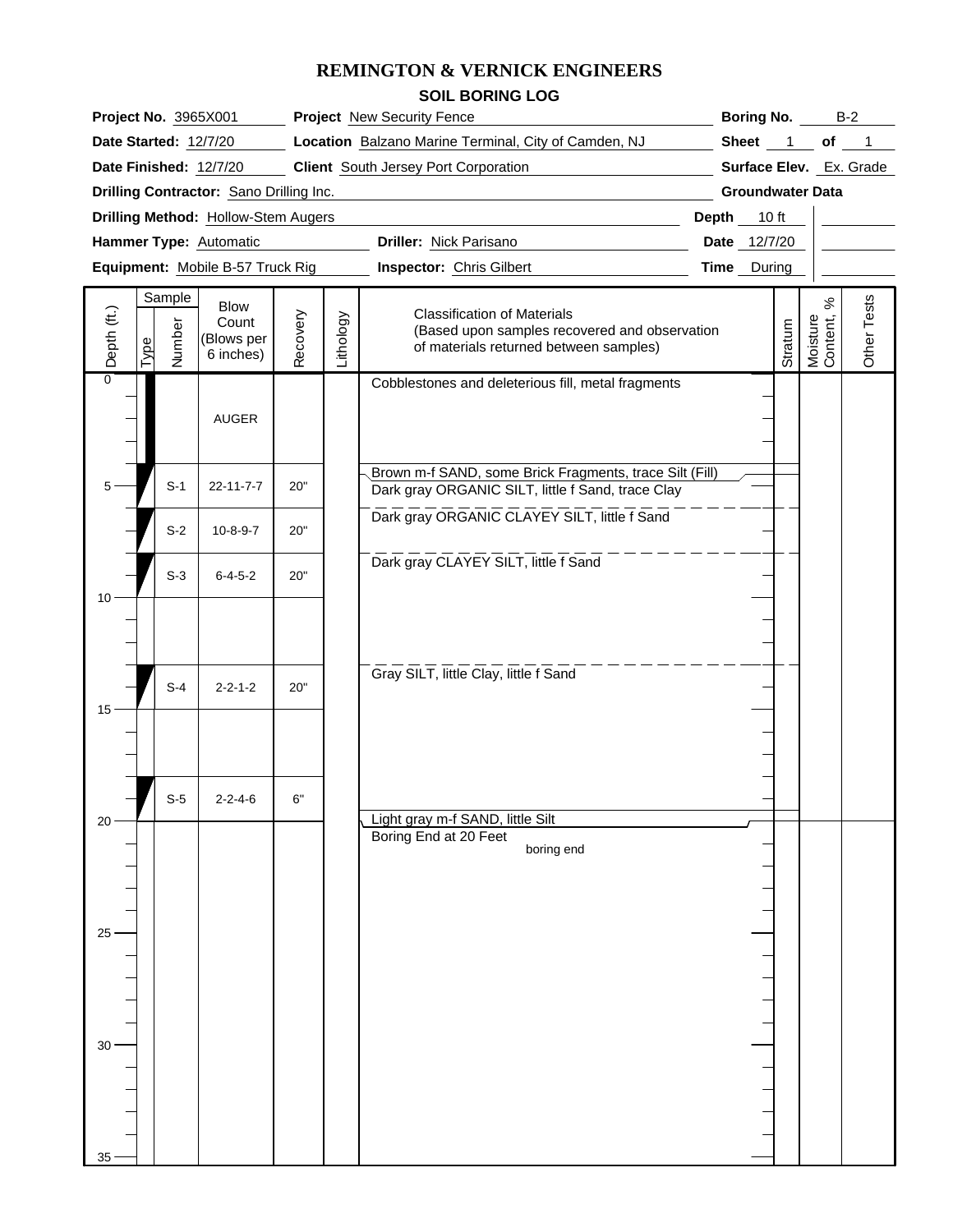# **REMINGTON & VERNICK ENGINEERS**

|             |                                                                       |                                                 |                                 |              | REMINGTON & VERNICK ENGINEERS                                                                                                 |                         |                   |         |                            |                             |
|-------------|-----------------------------------------------------------------------|-------------------------------------------------|---------------------------------|--------------|-------------------------------------------------------------------------------------------------------------------------------|-------------------------|-------------------|---------|----------------------------|-----------------------------|
|             |                                                                       |                                                 |                                 |              | <b>SOIL BORING LOG</b>                                                                                                        |                         |                   |         |                            |                             |
|             |                                                                       | <b>Project No. 3965X001</b>                     |                                 |              | <b>Project</b> New Security Fence                                                                                             |                         | <b>Boring No.</b> |         |                            | $B-3$                       |
|             | Date Started: 12/7/20                                                 |                                                 |                                 |              | Location Balzano Marine Terminal, City of Camden, NJ                                                                          |                         | Sheet 1           |         |                            | of 1                        |
|             | <b>Client</b> South Jersey Port Corporation<br>Date Finished: 12/7/20 |                                                 |                                 |              |                                                                                                                               |                         |                   |         | Surface Elev. Ex. Grade    |                             |
|             |                                                                       | Drilling Contractor: Sano Drilling Inc.         |                                 |              |                                                                                                                               | <b>Groundwater Data</b> |                   |         |                            |                             |
|             |                                                                       | Drilling Method: Hollow-Stem Augers             | Depth 9 ft                      |              |                                                                                                                               |                         |                   |         |                            |                             |
|             |                                                                       | Hammer Type: Automatic                          |                                 | Date 12/7/20 |                                                                                                                               |                         |                   |         |                            |                             |
|             |                                                                       | Equipment: Mobile B-57 Truck Rig                | <b>Inspector:</b> Chris Gilbert |              | <b>Time</b> During                                                                                                            |                         |                   |         |                            |                             |
| Depth (ft.) | Sample<br>Number<br>Type                                              | <b>Blow</b><br>Count<br>(Blows per<br>6 inches) | Recovery                        | Lithology    | <b>Classification of Materials</b><br>(Based upon samples recovered and observation<br>of materials returned between samples) |                         |                   | Stratum | వ్<br>Moisture<br>Content, | Tests<br>Other <sup>1</sup> |
|             |                                                                       | <b>AUGER</b>                                    |                                 |              | Cobblestones and deleterious fill, metal fragments                                                                            |                         |                   |         |                            |                             |
|             | $S-1$                                                                 | $4 - 6 - 4 - 3$                                 | 10"                             |              | Dark brown m-f SAND, little Silt, little Brick Fragments (Fill)                                                               |                         |                   |         |                            |                             |
|             | $S-2$                                                                 | $9 - 6 - 5 - 3$                                 | <b>NR</b>                       |              |                                                                                                                               |                         |                   |         |                            |                             |
|             | $S-3$                                                                 | $3 - 2 - 2 - 2$                                 | 6"                              |              | Brown m-f SAND, little Silt                                                                                                   |                         |                   |         |                            |                             |
|             |                                                                       |                                                 |                                 |              |                                                                                                                               |                         |                   |         |                            |                             |
|             | $S-4$                                                                 | $2 - 2 - 2 - 1$                                 | 16"                             |              | Gray CLAYEY SILT, little f Sand                                                                                               |                         |                   |         |                            |                             |

|        |       | AUGER           |                     |                                                                 |  |
|--------|-------|-----------------|---------------------|-----------------------------------------------------------------|--|
|        |       |                 |                     |                                                                 |  |
|        |       |                 |                     |                                                                 |  |
| $5 -$  | $S-1$ | $4 - 6 - 4 - 3$ | $10"$               | Dark brown m-f SAND, little Silt, little Brick Fragments (Fill) |  |
|        |       |                 |                     |                                                                 |  |
|        |       |                 |                     |                                                                 |  |
|        | $S-2$ | $9 - 6 - 5 - 3$ | ${\sf NR}$          |                                                                 |  |
|        |       |                 |                     | Brown m-f SAND, little Silt                                     |  |
|        | $S-3$ | $3 - 2 - 2 - 2$ | $6\rlap{.}^{\circ}$ |                                                                 |  |
| $10 -$ |       |                 |                     |                                                                 |  |
|        |       |                 |                     |                                                                 |  |
|        |       |                 |                     |                                                                 |  |
|        |       |                 |                     |                                                                 |  |
|        | $S-4$ | $2 - 2 - 2 - 1$ | $16"$               | Gray CLAYEY SILT, little f Sand                                 |  |
| $15 -$ |       |                 |                     |                                                                 |  |
|        |       |                 |                     |                                                                 |  |
|        |       |                 |                     |                                                                 |  |
|        |       |                 |                     |                                                                 |  |
|        |       |                 |                     | Gray f SAND, little Silt, trace Clay                            |  |
|        | $S-5$ | $2 - 3 - 3 - 5$ | $16"$               |                                                                 |  |
| $20 -$ |       |                 |                     | Boring End at 20 Feet                                           |  |
|        |       |                 |                     | boring end                                                      |  |
|        |       |                 |                     |                                                                 |  |
|        |       |                 |                     |                                                                 |  |
|        |       |                 |                     |                                                                 |  |
| $25 -$ |       |                 |                     |                                                                 |  |
|        |       |                 |                     |                                                                 |  |
|        |       |                 |                     |                                                                 |  |
|        |       |                 |                     |                                                                 |  |
|        |       |                 |                     |                                                                 |  |
|        |       |                 |                     |                                                                 |  |
| $30 -$ |       |                 |                     |                                                                 |  |
|        |       |                 |                     |                                                                 |  |
|        |       |                 |                     |                                                                 |  |
|        |       |                 |                     |                                                                 |  |
|        |       |                 |                     |                                                                 |  |
| $35 -$ |       |                 |                     |                                                                 |  |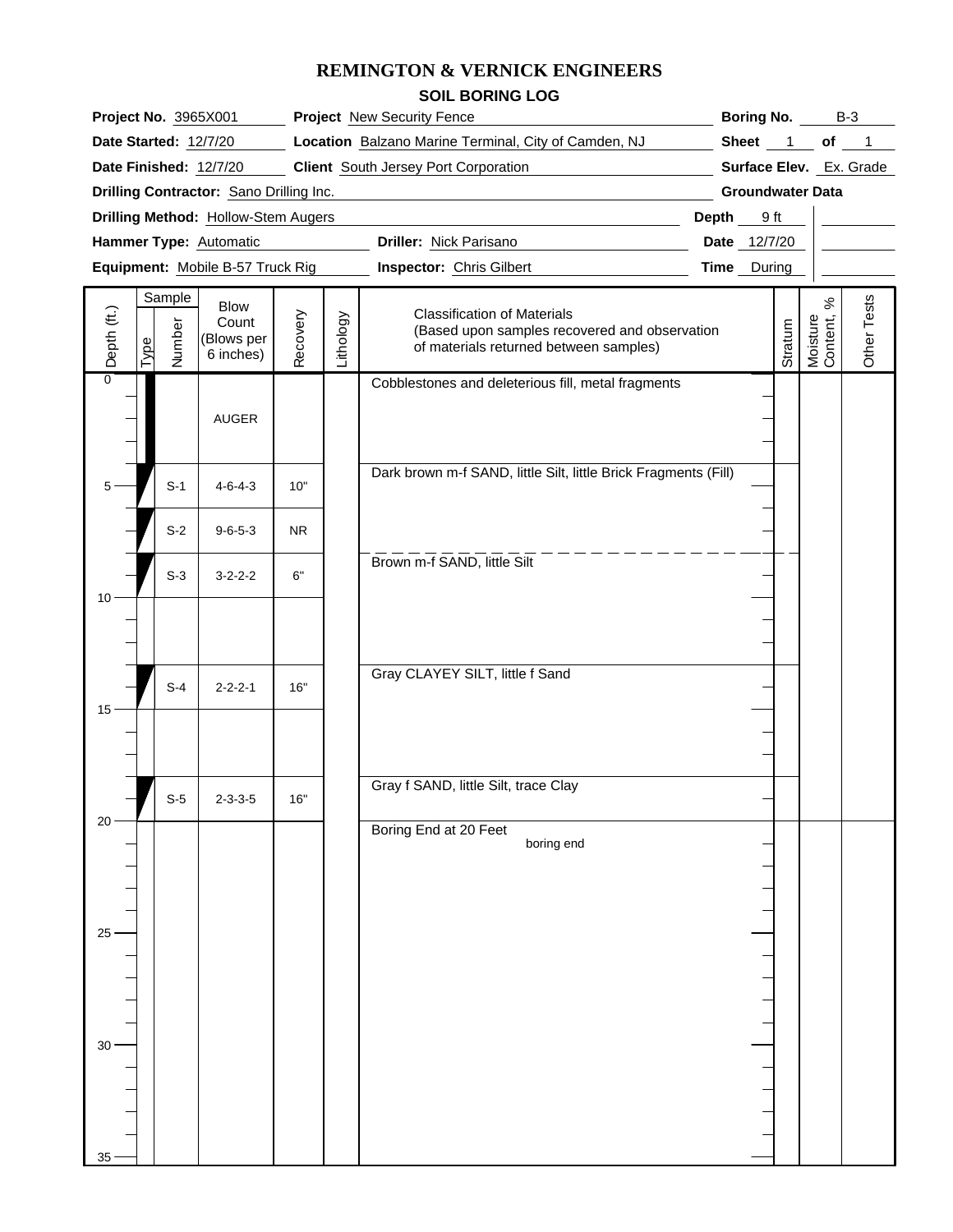|                 |      |                  |                                          |                                                                                                                       |           | <b>REMINGTON &amp; VERNICK ENGINEERS</b>                                                                                      |                   |                         |                              |             |
|-----------------|------|------------------|------------------------------------------|-----------------------------------------------------------------------------------------------------------------------|-----------|-------------------------------------------------------------------------------------------------------------------------------|-------------------|-------------------------|------------------------------|-------------|
|                 |      |                  |                                          |                                                                                                                       |           | <b>SOIL BORING LOG</b>                                                                                                        |                   |                         |                              |             |
|                 |      |                  | Project No. 3965X001                     |                                                                                                                       |           | <b>Project</b> New Security Fence                                                                                             | <b>Boring No.</b> |                         | $B-4$                        |             |
|                 |      |                  | Date Started: 12/7/20                    |                                                                                                                       |           | Location Balzano Marine Terminal, City of Camden, NJ                                                                          |                   | Sheet 1                 |                              | of 1        |
|                 |      |                  | Date Finished: 12/7/20                   |                                                                                                                       |           | <b>Client</b> South Jersey Port Corporation                                                                                   |                   | Surface Elev. Ex. Grade |                              |             |
|                 |      |                  | Drilling Contractor: Sano Drilling Inc.  | <u> 1989 - Johann John Stein, markin film yn y brening yn y brening yn y brening yn y brening yn y brening yn y b</u> |           | <b>Groundwater Data</b>                                                                                                       |                   |                         |                              |             |
|                 |      |                  | Drilling Method: Hollow-Stem Augers      | Depth                                                                                                                 | 6 ft      |                                                                                                                               |                   |                         |                              |             |
|                 |      |                  | Hammer Type: Automatic                   | Driller: Nick Parisano                                                                                                |           | Date 12/7/20                                                                                                                  |                   |                         |                              |             |
|                 |      |                  | Equipment: Mobile B-57 Truck Rig         | <b>Inspector: Chris Gilbert</b>                                                                                       |           | <b>Time</b> During                                                                                                            |                   |                         |                              |             |
| Depth (ft.)     | Type | Sample<br>Number | Blow<br>Count<br>(Blows per<br>6 inches) | Recovery                                                                                                              | Lithology | <b>Classification of Materials</b><br>(Based upon samples recovered and observation<br>of materials returned between samples) |                   | Stratum                 | $\%$<br>Moisture<br>Content, | Other Tests |
| 0               |      |                  | AUGER                                    |                                                                                                                       |           | 4" Asphalt over Cobbles and Deleterious Fill                                                                                  |                   |                         |                              |             |
|                 |      | $S-1$            | 13-13-5-7                                | 18"                                                                                                                   |           | Dark brown m-f SAND, some Brick Fragments, trace Silt (Fill)                                                                  |                   |                         |                              |             |
|                 |      | $S-2$            | $6 - 7 - 5 - 3$                          | 20"                                                                                                                   |           | Brown ORGANIC SILT, little Clay, little f Sand                                                                                |                   |                         |                              |             |
|                 |      | $S-3$            | $3 - 2 - 4 - 3$                          | 10"                                                                                                                   |           | Dark gray c-f SAND, little Silt, little f Gravel, trace Clay                                                                  |                   |                         |                              |             |
| 10              |      | $S-4$            | $6 - 6 - 4 - 4$                          | 20"                                                                                                                   |           | Gray CLAYEY SILT, little f Sand                                                                                               |                   |                         |                              |             |
|                 |      |                  |                                          |                                                                                                                       |           |                                                                                                                               |                   |                         |                              |             |
| 15              |      | $S-5$            | $1 - 2 - 2 - 2$                          | NR.                                                                                                                   |           |                                                                                                                               |                   |                         |                              |             |
|                 |      |                  |                                          |                                                                                                                       |           |                                                                                                                               |                   |                         |                              |             |
|                 |      | $S-6$            | $3 - 8 - 7 - 7$                          | 20"                                                                                                                   |           | Light gray CLAYEY SILT, little f Sand<br>Light gray m-f SAND, trace Silt, trace Clay                                          |                   |                         |                              |             |
| 20              |      |                  |                                          |                                                                                                                       |           | Boring End at 20 Feet<br>boring end                                                                                           |                   |                         |                              |             |
|                 |      |                  |                                          |                                                                                                                       |           |                                                                                                                               |                   |                         |                              |             |
| 25 <sup>5</sup> |      |                  |                                          |                                                                                                                       |           |                                                                                                                               |                   |                         |                              |             |

 $\begin{tabular}{c} \multicolumn{1}{c} {\textbf{1}} & \multicolumn{1}{c} {\textbf{1}} & \multicolumn{1}{c} {\textbf{1}} \\ \multicolumn{1}{c} {\textbf{1}} & \multicolumn{1}{c} {\textbf{1}} & \multicolumn{1}{c} {\textbf{1}} \\ \multicolumn{1}{c} {\textbf{1}} & \multicolumn{1}{c} {\textbf{1}} & \multicolumn{1}{c} {\textbf{1}} \\ \multicolumn{1}{c} {\textbf{1}} & \multicolumn{1}{c} {\textbf{1}} & \multicolumn{1}{c} {\textbf{1}} \\ \multicolumn{1}{c} {\textbf{1}} & \multicolumn$ 

30

 $35 - |$   $|$   $|$   $|$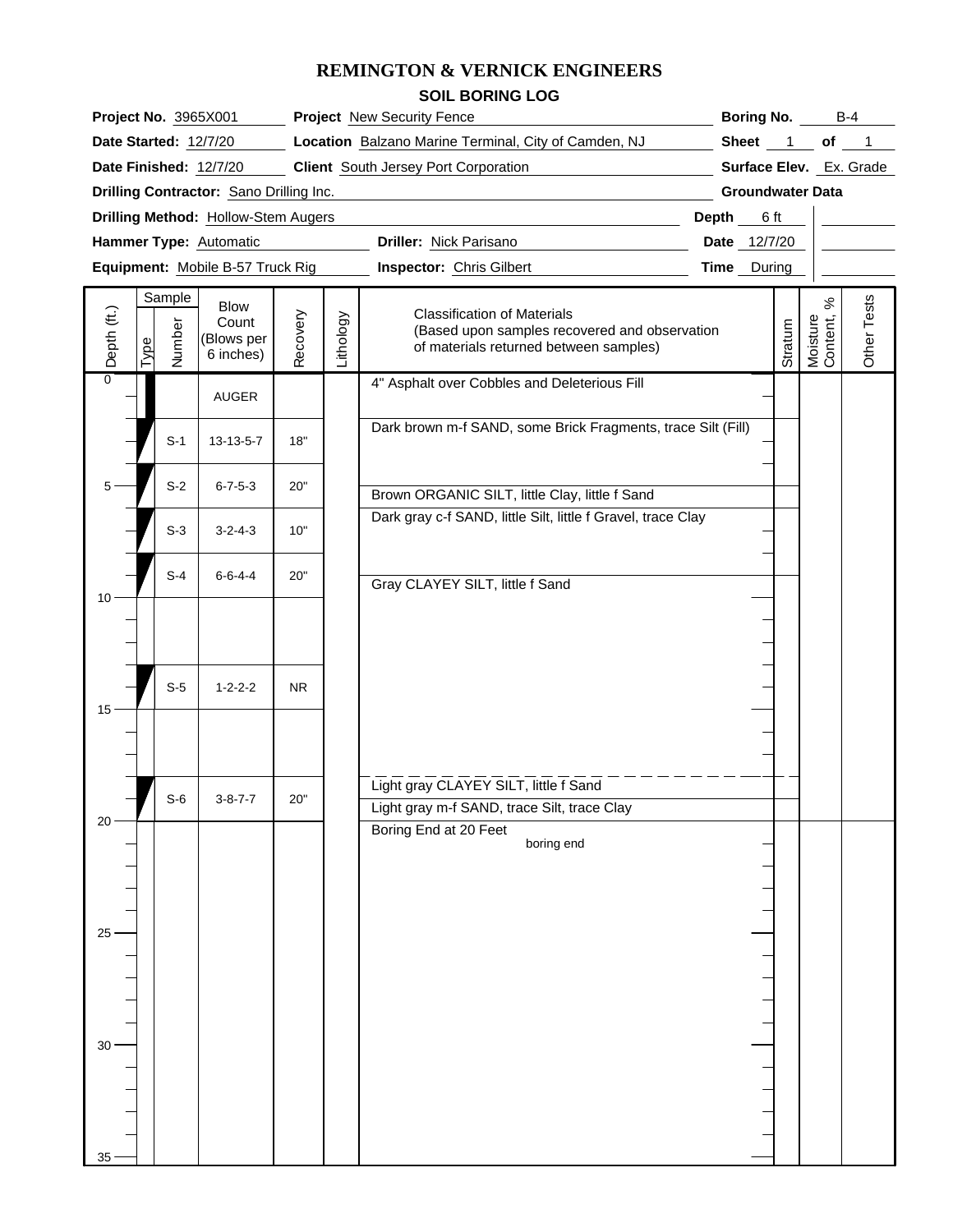# **REMINGTON & VERNICK ENGINEERS**

|                                                             |                                                 |                                                      |           | REMINGTON & VERNICK ENGINEERS                                                                                                 |             |                   |                            |                    |  |  |  |
|-------------------------------------------------------------|-------------------------------------------------|------------------------------------------------------|-----------|-------------------------------------------------------------------------------------------------------------------------------|-------------|-------------------|----------------------------|--------------------|--|--|--|
|                                                             |                                                 |                                                      |           | <b>SOIL BORING LOG</b>                                                                                                        |             |                   |                            |                    |  |  |  |
| Project No. 3965X001                                        |                                                 |                                                      |           | <b>Project</b> New Security Fence                                                                                             |             | <b>Boring No.</b> |                            | $B-5$              |  |  |  |
| Date Started: 12/7/20                                       |                                                 | Location Balzano Marine Terminal, City of Camden, NJ |           | Sheet 1                                                                                                                       | of          |                   |                            |                    |  |  |  |
| Date Finished: 12/7/20                                      |                                                 | <b>Client</b> South Jersey Port Corporation          |           | Surface Elev. Ex. Grade                                                                                                       |             |                   |                            |                    |  |  |  |
| Drilling Contractor: Sano Drilling Inc.                     |                                                 | <b>Groundwater Data</b>                              |           |                                                                                                                               |             |                   |                            |                    |  |  |  |
| Drilling Method: Hollow-Stem Augers                         |                                                 | Depth None                                           |           |                                                                                                                               |             |                   |                            |                    |  |  |  |
| Hammer Type: Automatic                                      |                                                 | Date 12/7/20                                         |           |                                                                                                                               |             |                   |                            |                    |  |  |  |
| Equipment: Mobile B-57 Truck Rig                            |                                                 |                                                      |           | <b>Inspector:</b> Chris Gilbert                                                                                               | Time During |                   |                            |                    |  |  |  |
| Sample<br>Depth (ft.)<br>Number<br>$\overline{\text{Type}}$ | <b>Blow</b><br>Count<br>(Blows per<br>6 inches) | covery<br>Řĕ                                         | Lithology | <b>Classification of Materials</b><br>(Based upon samples recovered and observation<br>of materials returned between samples) |             | Stratum           | వి<br>Moisture<br>Content, | sts<br>قم<br>Other |  |  |  |
|                                                             | <b>AUGER</b>                                    |                                                      |           | 4" Asphalt over Cobbles and Deleterious Fill                                                                                  |             |                   |                            |                    |  |  |  |
| $S-1$                                                       | $11 - 10 - 8 - 4$                               | 10"                                                  |           | Brown m-f SAND, little Brick Fragments, little m-f Crushed<br>Stone, trace Silt (Fill)                                        |             |                   |                            |                    |  |  |  |
| $S-2$                                                       | $5 - 5 - 4 - 3$                                 | 6"                                                   |           | Brown f SAND, some Silt, trace Clay (Fill)                                                                                    |             |                   |                            |                    |  |  |  |
| $S-3$                                                       | $4 - 3 - 3 - 4$                                 | 10"                                                  |           | Dark brown SILT, little f Sand, little Clay, trace Brick<br>Fragments, trace f Crushed Stone (Fill)                           |             |                   |                            |                    |  |  |  |
|                                                             |                                                 |                                                      |           |                                                                                                                               |             |                   |                            |                    |  |  |  |
|                                                             |                                                 |                                                      |           | Dark gray f SAND & SILT, little Clay                                                                                          |             |                   |                            |                    |  |  |  |

| $10 -$          | $S-3$ | $4 - 3 - 3 - 4$  | $10"$ |                       | Dark brown SILT, little f Sand, little Clay, trace Brick<br>Fragments, trace f Crushed Stone (Fill) |  |
|-----------------|-------|------------------|-------|-----------------------|-----------------------------------------------------------------------------------------------------|--|
|                 |       |                  |       |                       |                                                                                                     |  |
|                 | $S-4$ | $4 - 2 - 2 - 3$  | 16"   |                       | Dark gray f SAND & SILT, little Clay                                                                |  |
| $15 -$          |       |                  |       |                       |                                                                                                     |  |
|                 |       |                  |       |                       |                                                                                                     |  |
| $20 -$          | $S-5$ | $5 - 7 - 6 - 15$ | $20"$ |                       | Gray f SAND, little Silt, trace Wood Fragments                                                      |  |
|                 |       |                  |       | Boring End at 20 Feet | boring end                                                                                          |  |
|                 |       |                  |       |                       |                                                                                                     |  |
| $25 -$          |       |                  |       |                       |                                                                                                     |  |
|                 |       |                  |       |                       |                                                                                                     |  |
| $30 -$          |       |                  |       |                       |                                                                                                     |  |
|                 |       |                  |       |                       |                                                                                                     |  |
|                 |       |                  |       |                       |                                                                                                     |  |
| 35 <sub>3</sub> |       |                  |       |                       |                                                                                                     |  |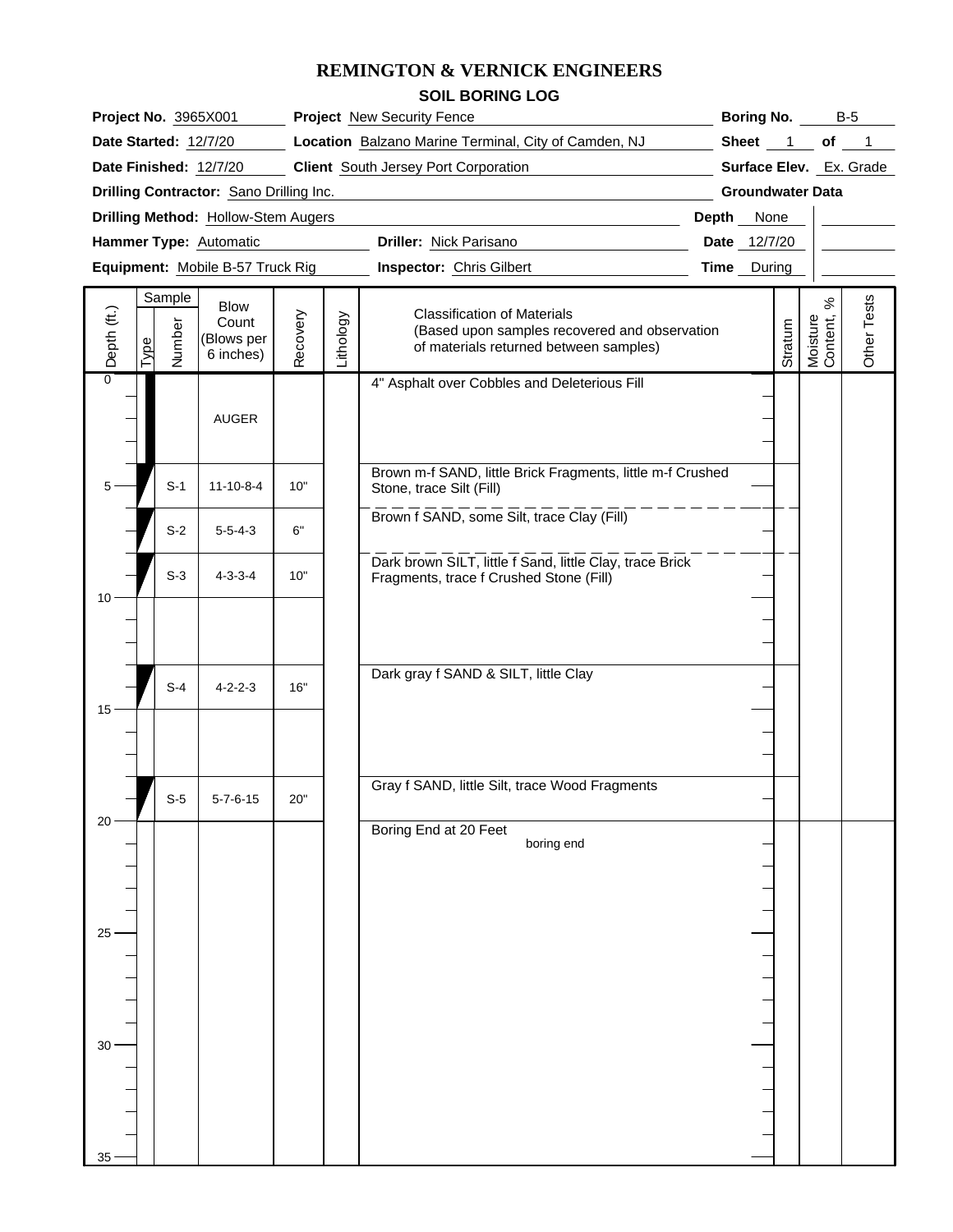# **REMINGTON & VERNICK ENGINEERS**

| <b>SOIL BORING LOG</b> |
|------------------------|
|------------------------|

| <b>Project No. 3965X001</b>                                     | <b>Project</b> New Security Fence                                                         | <b>Boring No.</b><br><b>B-6</b> |
|-----------------------------------------------------------------|-------------------------------------------------------------------------------------------|---------------------------------|
| Date Started: 12/7/20                                           | <b>Location</b> Balzano Marine Terminal, City of Camden, NJ                               | <b>Sheet</b><br>οt              |
| Date Finished: 12/7/20                                          | <b>Surface Elev.</b> Ex. Grade                                                            |                                 |
| <b>Drilling Contractor: Sano Drilling Inc.</b>                  |                                                                                           | <b>Groundwater Data</b>         |
| <b>Drilling Method: Hollow-Stem Augers</b>                      |                                                                                           | 6 ft<br>Depth                   |
| <b>Hammer Type: Automatic</b>                                   | <b>Driller: Nick Parisano</b>                                                             | 12/7/20<br><b>Date</b>          |
| Equipment: Mobile B-57 Truck Rig                                | <b>Inspector: Chris Gilbert</b>                                                           | <b>Time</b> During              |
| Sample<br><b>Blow</b><br>$\widehat{\mathfrak{t}}$<br>Count<br>Ф | <b>Classification of Materials</b><br>χĐ<br>(Based upon samples recovered and observation | sts<br>%<br>Φ<br>۲.<br>ε        |

| Depth (ft.)     | <u>Iype</u> | Sample<br>Number | Blow<br>Count<br>(Blows per<br>6 inches) | Recovery | Lithology | <b>Classification of Materials</b><br>(Based upon samples recovered and observation<br>of materials returned between samples) | Stratum | $\%$<br>Moisture<br>Content, | Other Tests |  |
|-----------------|-------------|------------------|------------------------------------------|----------|-----------|-------------------------------------------------------------------------------------------------------------------------------|---------|------------------------------|-------------|--|
| $\overline{0}$  |             |                  | AUGER                                    |          |           | 4" Asphalt over Cobbles and Deleterious Fill                                                                                  |         |                              |             |  |
| $5 \cdot$       |             | $S-1$            | $2 - 2 - 2 - 3$                          | 16"      |           | Dark brown m-f SAND, little Silt, trace Clay, trace f Crushed<br>Stone (Fill)                                                 |         |                              |             |  |
|                 |             | $S-2$            | $4 - 8 - 7 - 16$                         | 10"      |           | Dark brown c-f SAND, some Wood Fragments, little Cinders<br>and Ash, little Silt, trace Clay (Fill)                           |         |                              |             |  |
| 10 <sup>1</sup> |             | $S-3$            | $8 - 13 - 8 - 4$                         | 12"      |           | Dark brown c-f SAND, little Silt, little Cinders and Ash<br>(Possible Fill)                                                   |         |                              |             |  |
|                 |             |                  |                                          |          |           |                                                                                                                               |         |                              |             |  |
| $15 -$          |             | $S-4$            | $2 - 1 - 1 - 1$                          | 12"      |           | Dark brown c-f SAND, little Silt, little Cinders and Ash, little<br>Clay (Possible Fill)                                      |         |                              |             |  |
|                 |             |                  |                                          |          |           |                                                                                                                               |         |                              |             |  |
|                 |             | $S-5$            | $2 - 1 - 2 - 2$                          | 16"      |           | Gray m-f SAND, little Silt, trace Clay                                                                                        |         |                              |             |  |
| $20 -$          |             |                  |                                          |          |           | Boring End at 20 Feet<br>boring end                                                                                           |         |                              |             |  |
|                 |             |                  |                                          |          |           |                                                                                                                               |         |                              |             |  |
| $25 -$          |             |                  |                                          |          |           |                                                                                                                               |         |                              |             |  |
|                 |             |                  |                                          |          |           |                                                                                                                               |         |                              |             |  |
| $30 -$          |             |                  |                                          |          |           |                                                                                                                               |         |                              |             |  |
|                 |             |                  |                                          |          |           |                                                                                                                               |         |                              |             |  |
| 35              |             |                  |                                          |          |           |                                                                                                                               |         |                              |             |  |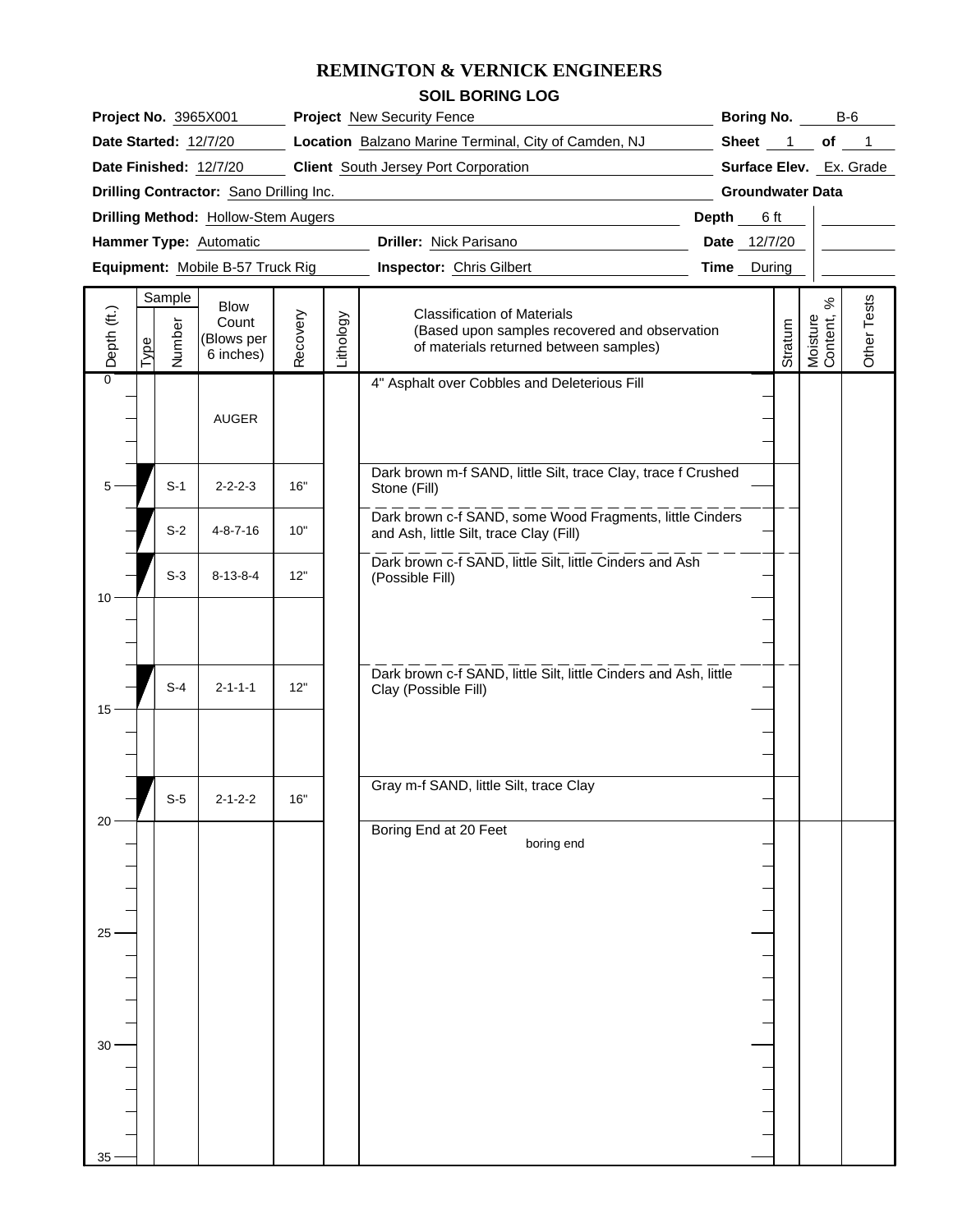### MODIFIED METHOD FOR IDENTIFICATION OF SOILS AFTER DR. D. M. BURMISTER

| <b>Soil Component</b>                                 | <b>Descriptive Terms</b><br>As Written on Log             | Range of<br><b>Proportions</b>                            |
|-------------------------------------------------------|-----------------------------------------------------------|-----------------------------------------------------------|
| PRINCIPAL COMPONENT<br>(All Letters Capitalized)      |                                                           | 35% or more                                               |
| <b>MINOR COMPONENTS</b><br>(First Letter Capitalized) | and $(a.)$<br>some (s.)<br>little $(l.)$<br>trace $(tr.)$ | 35% to 50%<br>20\% to 35\%<br>10\% to 20\%<br>1\% to 10\% |

# **Coarse Grained Soils-Gradation of Components**

| Coarse to fine   | cf            | All sizes                           |
|------------------|---------------|-------------------------------------|
| Coarse to medium | cm            | Less than 10% fine                  |
| Medium to fine   | mf            | Less than 10% coarse                |
| Coarse           | $\mathbf{c}$  | Less than $10\%$ medium $\&$ fine   |
| Medium           | m             | Less than $10\%$ coarse $&$ fine    |
| Fine             | $\mathbf f$   | Less than $10\%$ coarse $\&$ medium |
| Component        | <b>Symbol</b> | <b>Sieve Range</b>                  |
| <b>Boulders</b>  |               | 9" and larger                       |
| Cobbles          |               | $3"$ to 9"                          |
| Gravel           | G             |                                     |
| Coarse           |               | $\frac{3}{4}$ to 3"                 |
| Fine             |               | #4 to $\frac{3}{4}$ "               |
| Sand             | S             |                                     |
| Coarse           |               | #4 to #10                           |
| Medium           |               | #10 to #40                          |
| Fine             |               | #40 to #200                         |

# **Fine Grained Soils-Plasticity of Components**

| Component              | <b>Symbol</b>    | <b>Overall Plasticity</b> | <b>Plasticity Index</b> |
|------------------------|------------------|---------------------------|-------------------------|
| <b>SILT</b>            | S                | Non-Plastic               | $\theta$                |
| <b>CLAYEY SILT</b>     | C <sub>Y</sub> S | Slight                    | $1 \text{ to } 5$       |
| <b>SILT &amp; CLAY</b> | S & C            | Low                       | 5 to 10                 |
| <b>CLAY &amp; SILT</b> | C & S            | Medium                    | 10 to 20                |
| <b>SILTY CLAY</b>      | Syc              | High                      | 20 to 40                |
| <b>CLAY</b>            | C                | Very High                 | over 40                 |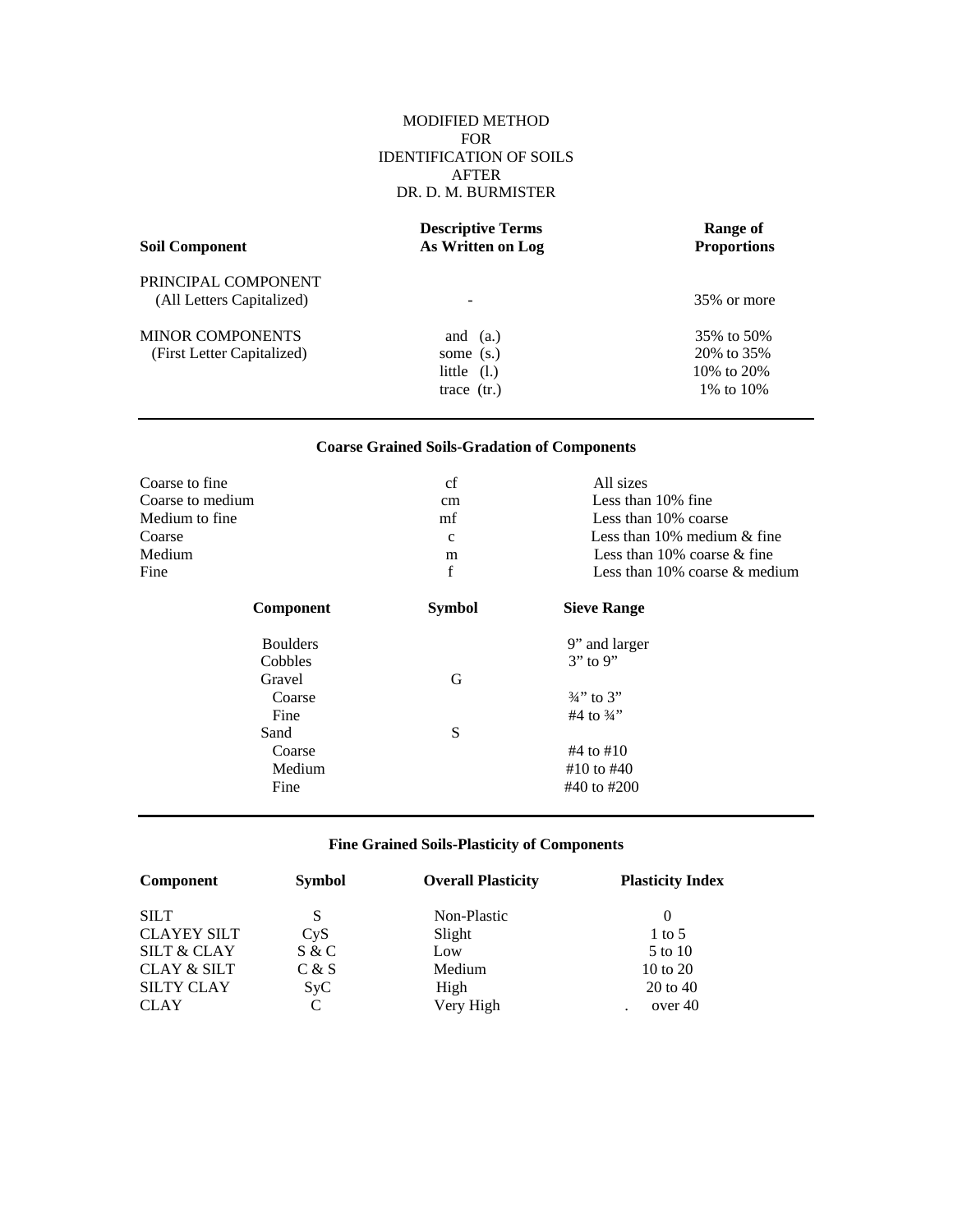# **UNIFIED SOIL CLASSIFICATION SYSTEM. (ASTM D-2487)**

|                                                                         | <b>Major Divisions</b>                                             |                                                        | Group<br>Symbols          | <b>Typical Names</b>                                                                                 |                                                                                                                                                                      |                                                |                      | <b>Laboratory Classification Criteria</b>                                                                                                                                            |
|-------------------------------------------------------------------------|--------------------------------------------------------------------|--------------------------------------------------------|---------------------------|------------------------------------------------------------------------------------------------------|----------------------------------------------------------------------------------------------------------------------------------------------------------------------|------------------------------------------------|----------------------|--------------------------------------------------------------------------------------------------------------------------------------------------------------------------------------|
|                                                                         |                                                                    | Clean gravels<br>(Little or no fines)                  | <b>GW</b>                 | Well-graded gravels, gravel-sand<br>mixtures, little or no fines                                     |                                                                                                                                                                      |                                                | symbols <sup>b</sup> | $C_{u} = \frac{D_{60}}{D_{10}}$ greater than 4; $C_{c} = \frac{(D_{30})^2}{D_{10} \times D_{60}}$<br>between 1 and 3                                                                 |
|                                                                         | 4 sieve size)                                                      |                                                        | GP                        | Poorly graded gravels, gravel-sand<br>mix-tures, little or no fines                                  |                                                                                                                                                                      |                                                | dual                 | Not meeting all gradation requirements for GW                                                                                                                                        |
|                                                                         | (More than half of coarse fraction is<br>Gravels<br>arger than No. |                                                        | d<br>GM <sup>a</sup><br>u | Silty gravels, gravel-sand-silt<br>mixtures                                                          |                                                                                                                                                                      |                                                | cases requiring      | Atterberg limits below "A" line<br>or P.I. Less than 4<br>Above "A" line with P.I. between                                                                                           |
| (More than half of material is larger than No. 200 sieve size)<br>soils |                                                                    | (Appreciable amount<br>Gravels with fines<br>of fines) | GC                        | Clayey gravels, gravel-sand-clay<br>mix-tures                                                        | grain-size curve                                                                                                                                                     | GW, GP, SW, SP<br>GM, GC, SM, SC<br>Borderline |                      | 4 and 7 are borderline cases<br>requiring use of dual symbols<br>Atterberg limits below "A" line<br>with P.I. Greater than 7                                                         |
| Coarse-grained                                                          |                                                                    | Clean sands<br>(Little or no fines)                    | SW                        | Well-graded sands, gravelly sands,<br>little or no fines                                             |                                                                                                                                                                      |                                                |                      | $\frac{D_{60}}{D_{60}}$ greater than 6; C <sub>c</sub> =<br>between 1 and 3                                                                                                          |
|                                                                         | 4 sieve size)                                                      |                                                        | <b>SP</b>                 | Poorly graded sands, gravelly<br>sands, little or no fines                                           |                                                                                                                                                                      |                                                |                      | $D_{10}$ x $D_{60}$<br>$\mathsf{D}_{\mathsf{10}}$                                                                                                                                    |
|                                                                         |                                                                    |                                                        |                           |                                                                                                      |                                                                                                                                                                      |                                                |                      | Not meeting all gradation requirements for SW                                                                                                                                        |
|                                                                         |                                                                    |                                                        | d<br>SM <sup>a</sup><br>u | Silty sands, sand-silt mixtures                                                                      | as follows:                                                                                                                                                          | More than 12 per cent<br>Less than 5 per cent  | per cent             | Atterberg limits above "A"<br>line or P.I. Less than 4                                                                                                                               |
|                                                                         | (More than half of coarse fraction is<br>smaller than No.          | (Appreciable amount of<br>Sands with fines<br>fines)   | SC                        | Clayey sands, sand-clay mixtures                                                                     | Depending on percentage of fines (fraction smaller than No. 200 sieve size), coarse-grained<br>Determine percentages of sand and gravel from<br>soils are classified |                                                | 5 to 12              | Atterberg limits above "A"<br>Limits plotting in hatched zone<br>with P.I. Between 4 and 7 are<br>line with P.I. Greater than 7<br>borderline cases requiring use<br>of dual symbols |
|                                                                         |                                                                    | ML                                                     | slight plasticity         | Inorganic silts and very fine sands, rock flour,<br>silty or clayey fine sands, or clayey silts with |                                                                                                                                                                      |                                                |                      |                                                                                                                                                                                      |
| ller than No. 200 sieve)                                                | (Liquid limit less than 50)<br>Silts and clays                     | СL                                                     |                           | Inorganic clays of low to medium plasticity,<br>gravelly clays, sandy clays, silty clays, lean clays |                                                                                                                                                                      |                                                | 60                   | Plasticity Chart                                                                                                                                                                     |
|                                                                         |                                                                    | OL                                                     | plasticity                | Organic silts and organic silty clays of low                                                         |                                                                                                                                                                      |                                                | 50<br>40             | CH                                                                                                                                                                                   |
| slios<br>Fine-grained                                                   | $\widehat{Q}$<br>ری                                                | MН                                                     |                           | Inorganic silts, micaceous or diatomaceous fine<br>sandy or silty soils, elastic silts               |                                                                                                                                                                      | mdex<br>Plasticity                             | 30                   | <b>C. Private</b><br>OH and MH                                                                                                                                                       |
|                                                                         | and clays                                                          | CН                                                     |                           | Inorganic clays of high plasticity, fat clays                                                        |                                                                                                                                                                      |                                                | $-20$                | <b>CL</b>                                                                                                                                                                            |
| (More than half material is sma                                         | (Liquid limit greater than<br>Silts:                               | OH                                                     | organic silts             | Organic clays of medium to high plasticity,                                                          |                                                                                                                                                                      |                                                | 10<br>0<br>0         | CL-ML<br>ML and<br>OL<br>40 50<br>60<br>10<br>20<br>30<br>70<br>80<br>90 100<br>Liquid limit                                                                                         |
|                                                                         | organic<br>soils<br><b>Highly</b>                                  | Pt                                                     |                           | Peat and other highly organic soils                                                                  |                                                                                                                                                                      |                                                |                      |                                                                                                                                                                                      |

aDivision of GM and SM groups into subdivisions of d and u are for roads and airfields only. Subdivision is based on Atterberg limits; suffix d used when L.L. is 28 or less and the P.I. Is 6 or less; the suffix u used when L.L. is greater than 28.

**Borderline classifications, used for soils possessing characteristics of two groups, are designated by combinations of group symbols. For example: GW-GC,** well-graded gravel-sand mixture with clay binder.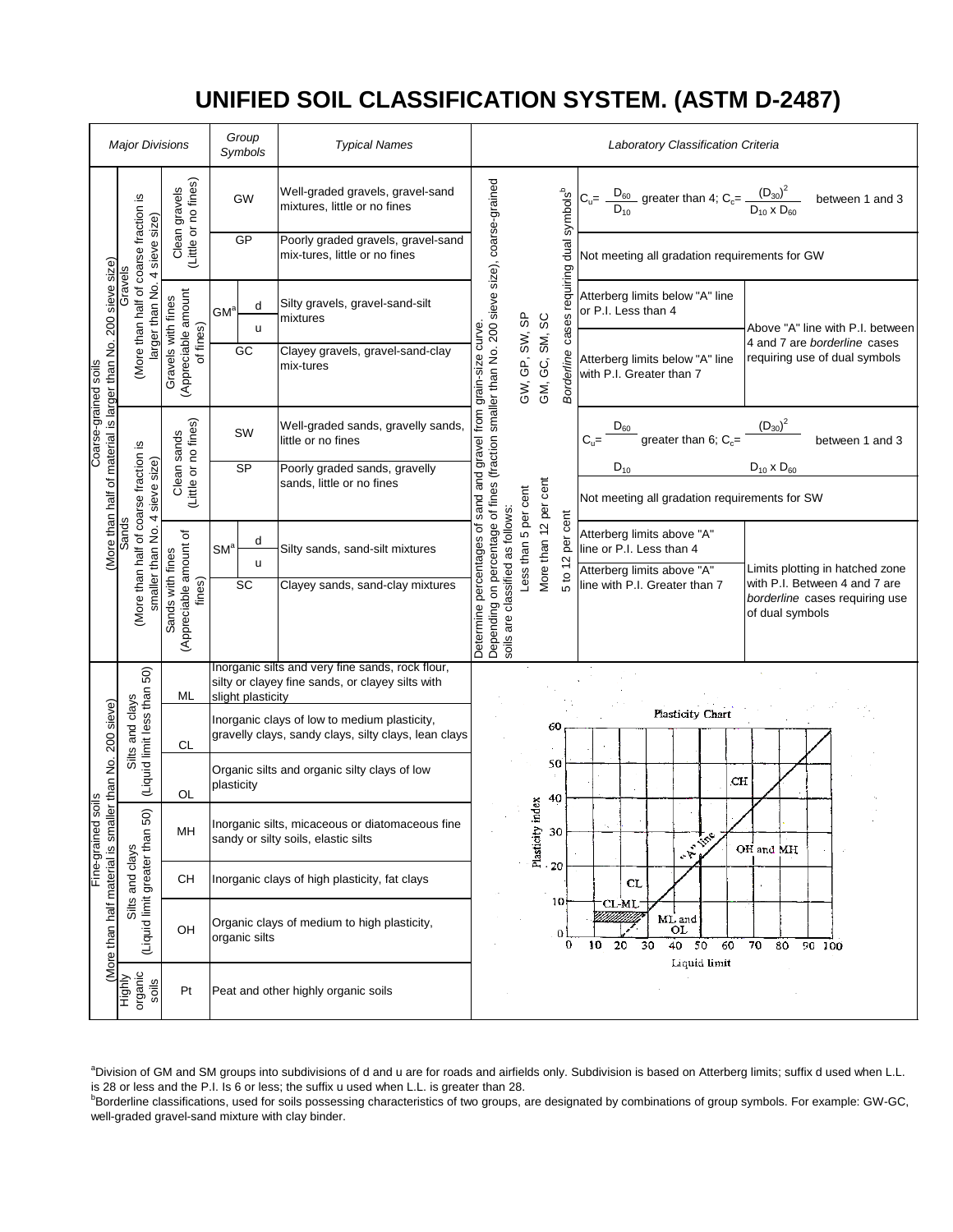| Boring No.            | $B-1$     | Formulas | $N60 = N(E/.6)$           |        |                                       |
|-----------------------|-----------|----------|---------------------------|--------|---------------------------------------|
| Elevation, ft         |           | used     | $\sigma' = \sigma t - u$  |        |                                       |
| Groundwater Depth, ft |           |          | $CN = .77log(40/\sigma')$ | CN < 2 | Only valid for $\sigma' \geq 0.5$ ksf |
| Hammer Type           | Automatic |          | $N160 = N60*CN$           |        |                                       |
| Hammer Efficiency, E  | 0.8       |          |                           |        |                                       |

| Sample | Sample    |       | N-value Recored |       |          |     | σt   | u    | σ    |      |                  |
|--------|-----------|-------|-----------------|-------|----------|-----|------|------|------|------|------------------|
| Number | Depth     | Depth | Elev.           | Value | $N_{60}$ | pcf | ksf  | ksf  | ksf  | См   | N <sub>160</sub> |
|        | $0 - 2$   |       | $-1$            | 28    | 37       | 120 | 0.12 | 0.00 | 0.12 | 1.94 | 73               |
|        | $2 - 4$   | 3     | -3              | 14    | 19       | 120 | 0.36 | 0.00 | 0.36 | 1.58 | 29               |
|        | $4 - 6$   |       | -5              | 11    | 15       | 120 | 0.60 | 0.00 | 0.60 | 1.40 | 21               |
| 4      | $6 - 8$   |       | $-7$            |       |          | 120 | 0.84 | 0.06 | 0.78 | 1.32 | $\overline{4}$   |
|        | $8 - 10$  | 9     | -9              |       |          | 120 | 1.08 | 0.19 | 0.89 | 1.27 | 3                |
| 6      | $13 - 15$ | 14    | $-14$           | 4     |          | 110 | 1.63 | 0.51 | 1.12 | 1.20 | 6                |
|        | $18 - 20$ | 19    | $-19$           | 8     | 11       | 120 | 2.23 | 0.83 | 1.40 | 1.12 | 12               |

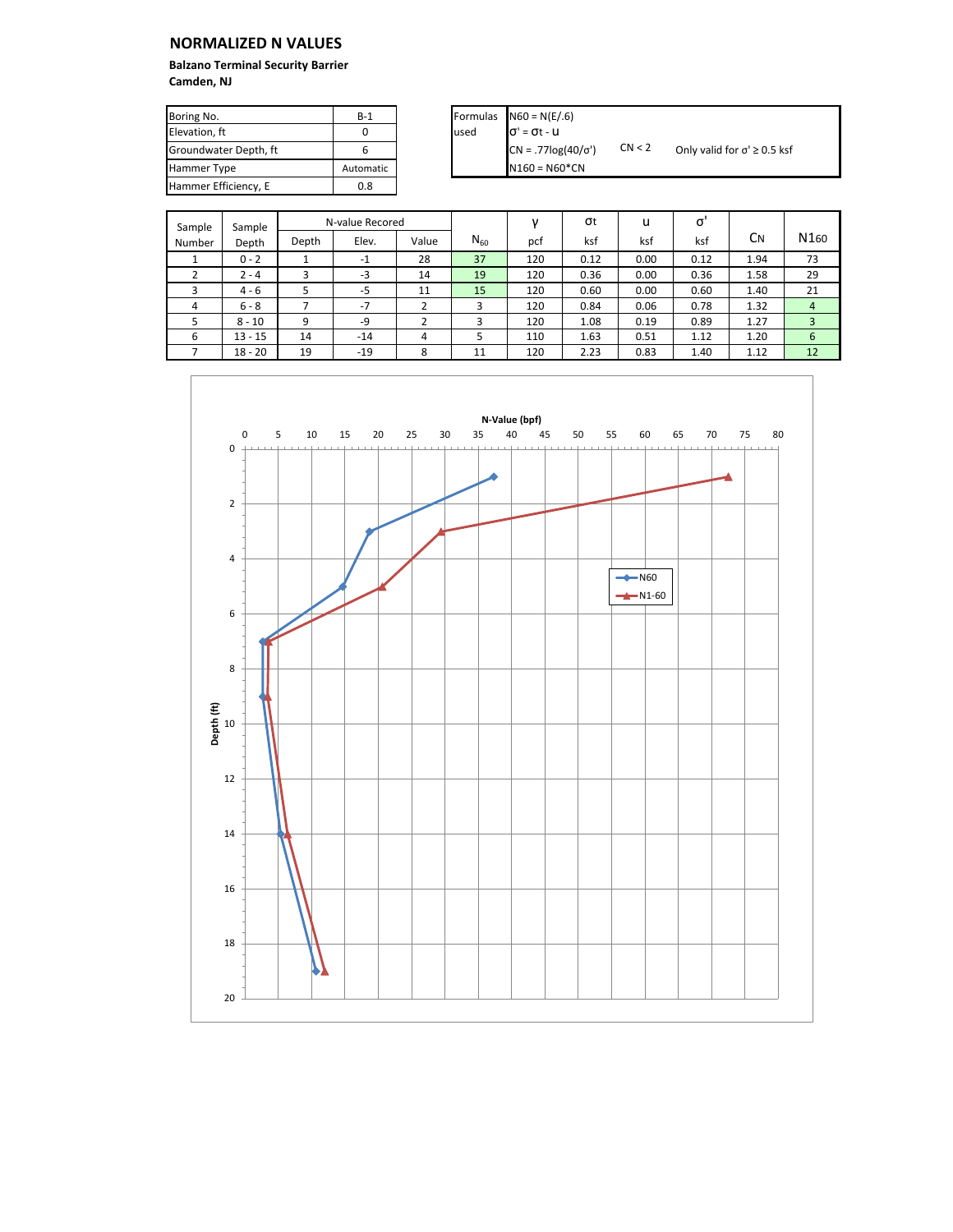| Boring No.            | $B-2$     |       | Formulas $N60 = N(E/.6)$  |        |                                       |
|-----------------------|-----------|-------|---------------------------|--------|---------------------------------------|
| Elevation. ft         |           | lused | $\sigma' = \sigma t - u$  |        |                                       |
| Groundwater Depth, ft | 10        |       | $CN = .77log(40/\sigma')$ | CN < 2 | Only valid for $\sigma' \geq 0.5$ ksf |
| Hammer Type           | Automatic |       | $N160 = N60*CN$           |        |                                       |
| Hammer Efficiency, E  | 0.8       |       |                           |        |                                       |

| Sample   | Sample    |       | N-value Recored |       |          |     | σt   | u    | σ    |      |                  |
|----------|-----------|-------|-----------------|-------|----------|-----|------|------|------|------|------------------|
| Number   | Depth     | Depth | Elev.           | Value | $N_{60}$ | pcf | ksf  | ksf  | ksf  | См   | N <sub>160</sub> |
|          | $4 - 6$   |       | -5              | 18    | 24       | 120 | 0.60 | 0.00 | 0.60 | 1.40 | 34               |
|          | $6 - 8$   |       | $-7$            | 17    | 23       | 120 | 0.84 | 0.00 | 0.84 | 1.29 | 29               |
|          | $8 - 10$  | 9     | -9              | 9     | 12       | 120 | 1.08 | 0.00 | 1.08 | 1.21 | 14               |
| $\Delta$ | $13 - 15$ | 14    | $-14$           |       | 4        | 120 | 1.68 | 0.26 | 1.42 | 1.12 | $\overline{4}$   |
|          | $18 - 20$ | 19    | $-19$           | 6     |          | 120 | 2.28 | 0.58 | 1.70 | 1.06 | 8                |

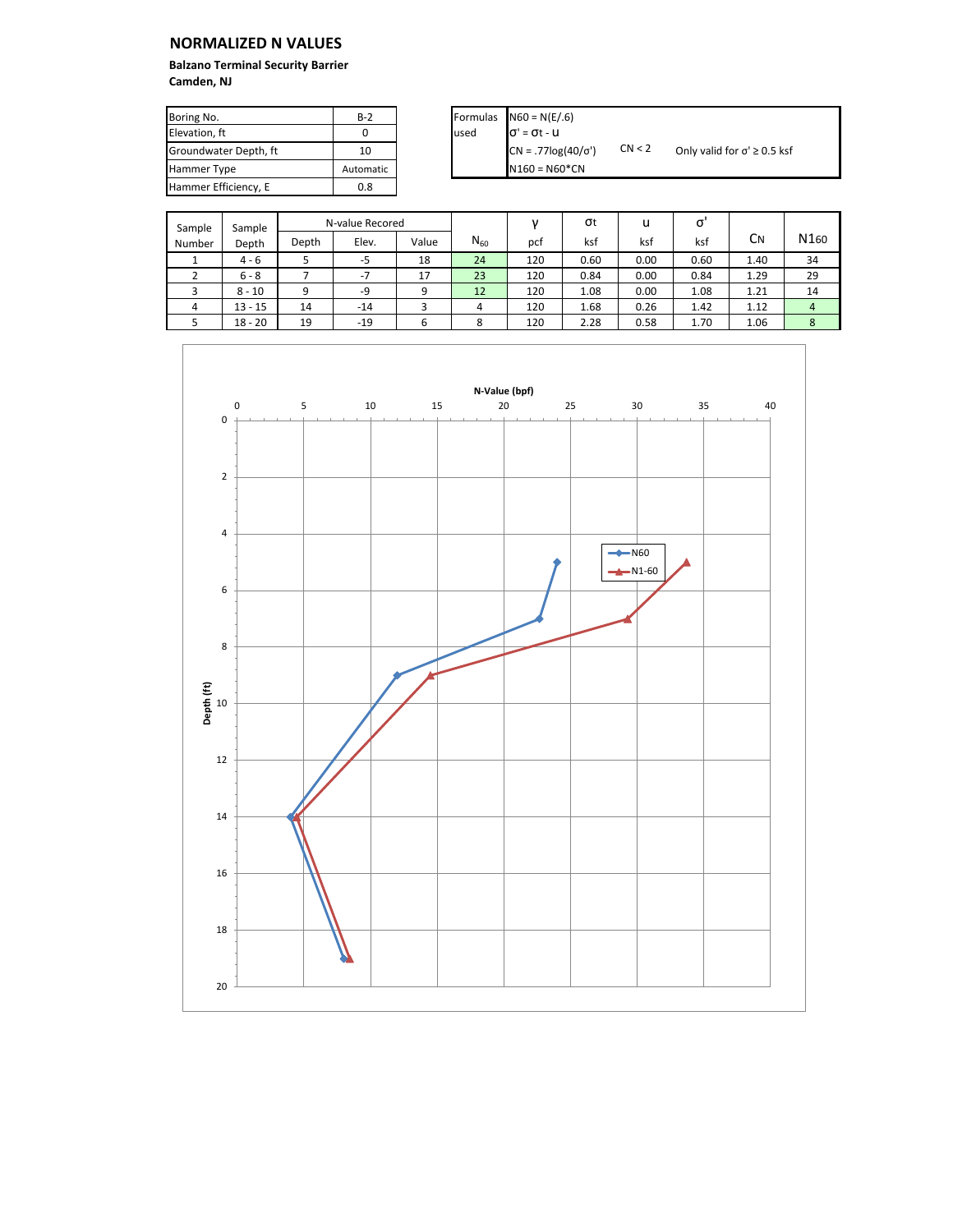| Boring No.            | $B-3$     |      | Formulas $N60 = N(E/.6)$  |        |                                       |
|-----------------------|-----------|------|---------------------------|--------|---------------------------------------|
| Elevation. ft         |           | used | $\sigma' = \sigma t - u$  |        |                                       |
| Groundwater Depth, ft |           |      | $CN = .77log(40/\sigma')$ | CN < 2 | Only valid for $\sigma' \geq 0.5$ ksf |
| Hammer Type           | Automatic |      | $N160 = N60*CN$           |        |                                       |
| Hammer Efficiency, E  | 0.8       |      |                           |        |                                       |

| Sample | Sample    |       | N-value Recored |       |          |     | σt   | u    | σ    |      |                  |
|--------|-----------|-------|-----------------|-------|----------|-----|------|------|------|------|------------------|
| Number | Depth     | Depth | Elev.           | Value | $N_{60}$ | pcf | ksf  | ksf  | ksf  | См   | N <sub>160</sub> |
|        | $4 - 6$   |       | -5              | 10    | 13       | 120 | 0.60 | 0.00 | 0.60 | 1.40 | 19               |
|        | $6 - 8$   |       | $-7$            | 11    | 15       | 120 | 0.84 | 0.00 | 0.84 | 1.29 | 19               |
|        | $8 - 10$  | 9     | -9              | 4     |          | 120 | 1.08 | 0.00 | 1.08 | 1.21 | 6                |
| Δ      | $13 - 15$ | 14    | $-14$           | 4     |          | 120 | 1.68 | 0.32 | 1.36 | 1.13 | 6                |
|        | $18 - 20$ | 19    | $-19$           | 6     |          | 120 | 2.28 | 0.64 | 1.64 | 1.07 | 9                |

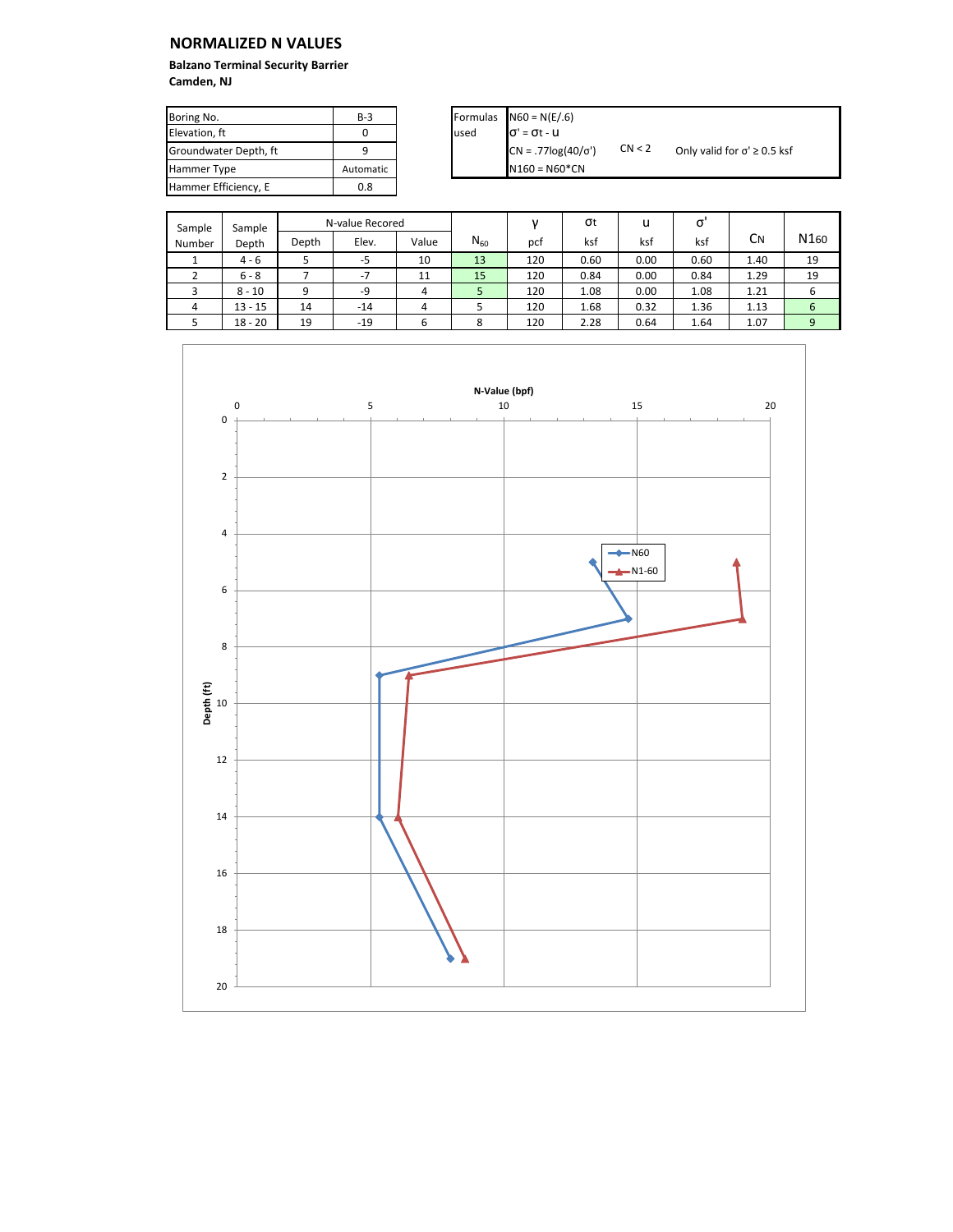| Boring No.            | $B-4$     |      | Formulas $N60 = N(E/.6)$  |        |                                       |
|-----------------------|-----------|------|---------------------------|--------|---------------------------------------|
| Elevation. ft         |           | used | $\sigma' = \sigma t - u$  |        |                                       |
| Groundwater Depth, ft |           |      | $CN = .77log(40/\sigma')$ | CN < 2 | Only valid for $\sigma' \geq 0.5$ ksf |
| <b>Hammer Type</b>    | Automatic |      | $N160 = N60^*CN$          |        |                                       |
| Hammer Efficiency, E  | 0.8       |      |                           |        |                                       |

| Sample | Sample    |       | N-value Recored |       |          |     | σt   | u    | σ    |      |                  |
|--------|-----------|-------|-----------------|-------|----------|-----|------|------|------|------|------------------|
| Number | Depth     | Depth | Elev.           | Value | $N_{60}$ | pcf | ksf  | ksf  | ksf  | CΝ   | N <sub>160</sub> |
|        | $2 - 4$   | 3     | -3              | 18    | 24       | 120 | 0.36 | 0.00 | 0.36 | 1.58 | 38               |
|        | $4 - 6$   |       | -5              | 12    | 16       | 120 | 0.60 | 0.00 | 0.60 | 1.40 | 22               |
|        | $6 - 8$   |       | $-7$            | 6     | 8        | 120 | 0.84 | 0.06 | 0.78 | 1.32 | 11               |
| 4      | $8 - 10$  | 9     | -9              | 10    | 13       | 120 | 1.08 | 0.19 | 0.89 | 1.27 | 17               |
|        | $13 - 15$ | 14    | $-14$           | 4     |          | 120 | 1.68 | 0.51 | 1.17 | 1.18 | 6                |
| 6      | $18 - 20$ | 19    | $-19$           | 15    | 20       | 110 | 2.23 | 0.83 | 1.40 | 1.12 | 22               |

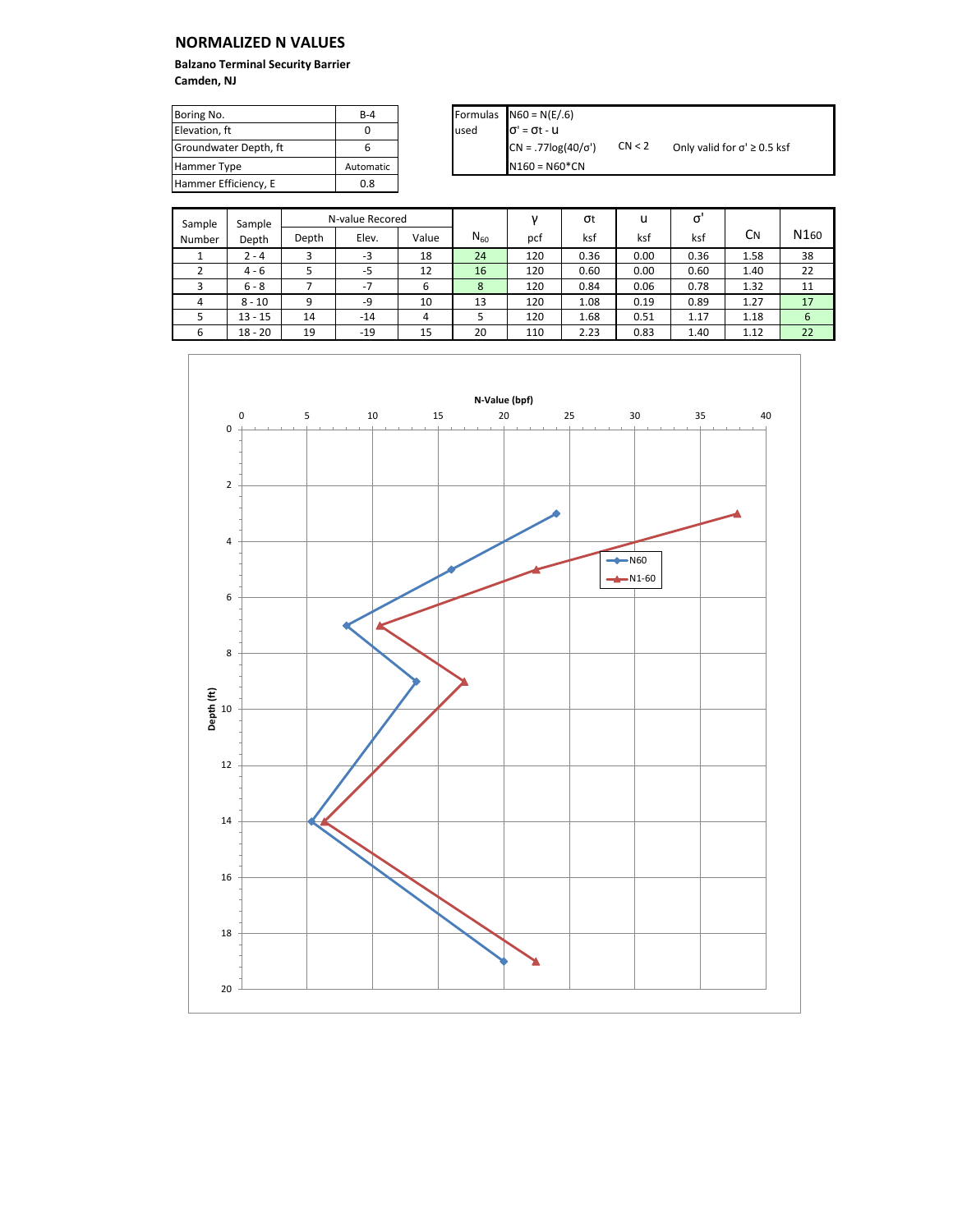| Boring No.            | $B-5$     | Formulas | $N60 = N(E/.6)$           |        |                                       |
|-----------------------|-----------|----------|---------------------------|--------|---------------------------------------|
| Elevation. ft         |           | used     | $\sigma' = \sigma t - U$  |        |                                       |
| Groundwater Depth, ft | None      |          | $CN = .77log(40/\sigma')$ | CN < 2 | Only valid for $\sigma' \geq 0.5$ ksf |
| Hammer Type           | Automatic |          | $N160 = N60^*CN$          |        |                                       |
| Hammer Efficiency, E  | 0.8       |          |                           |        |                                       |

| Sample | Sample    | N-value Recored |       |       |          |     | σt   | u    | σ    |      |                  |
|--------|-----------|-----------------|-------|-------|----------|-----|------|------|------|------|------------------|
| Number | Depth     | Depth           | Elev. | Value | $N_{60}$ | pcf | ksf  | ksf  | ksf  | См   | N <sub>160</sub> |
|        | $4 - 6$   |                 | $-5$  | 18    | 24       | 120 | 0.60 | 0.00 | 0.60 | 1.40 | 34               |
|        | $6 - 8$   |                 | $-7$  | 9     | 12       | 120 | 0.84 | 0.00 | 0.84 | 1.29 | 16               |
|        | $8 - 10$  | 9               | -9    | ь     | 8        | 120 | 1.08 | 0.00 | 1.08 | 1.21 | 10               |
| 4      | $13 - 15$ | 14              | $-14$ | 4     |          | 120 | 1.68 | 0.00 | 1.68 | 1.06 | 6                |
|        | $18 - 20$ | 19              | $-19$ | 13    | 17       | 120 | 2.28 | 0.00 | 2.28 | 0.96 | 17               |

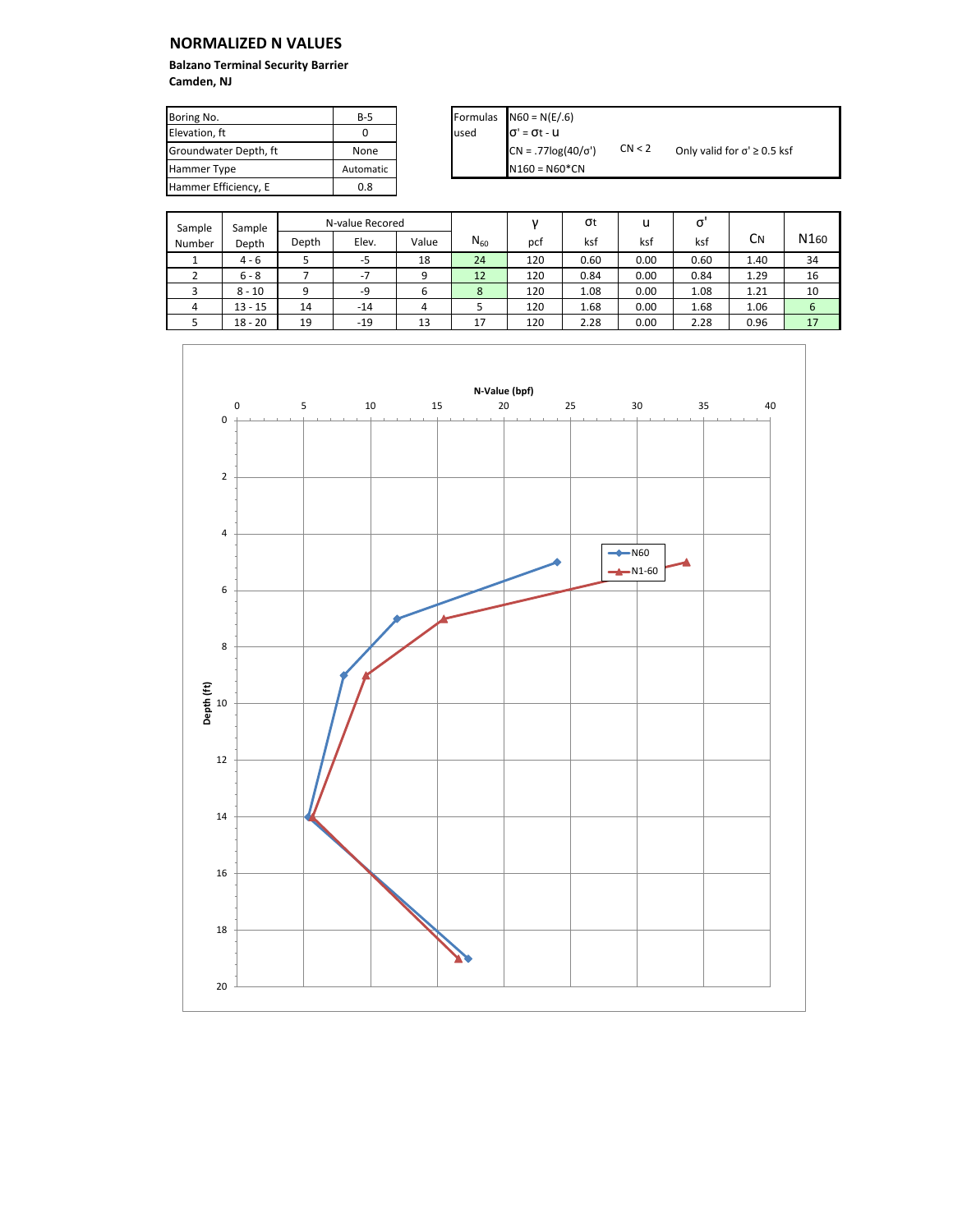| Boring No.            | $B-6$     |       | Formulas $N60 = N(E/.6)$  |        |                                       |
|-----------------------|-----------|-------|---------------------------|--------|---------------------------------------|
| Elevation. ft         |           | lused | $\sigma' = \sigma t - u$  |        |                                       |
| Groundwater Depth, ft |           |       | $CN = .77log(40/\sigma')$ | CN < 2 | Only valid for $\sigma' \geq 0.5$ ksf |
| Hammer Type           | Automatic |       | $N160 = N60*CN$           |        |                                       |
| Hammer Efficiency, E  | 0.8       |       |                           |        |                                       |

| Sample   | Sample    | N-value Recored |       |       |          |     | σt   | u    | σ    |      |                  |
|----------|-----------|-----------------|-------|-------|----------|-----|------|------|------|------|------------------|
| Number   | Depth     | Depth           | Elev. | Value | $N_{60}$ | pcf | ksf  | ksf  | ksf  | CΝ   | N <sub>160</sub> |
|          | $4 - 6$   |                 | -5    | 4     |          | 120 | 0.60 | 0.00 | 0.60 | 1.40 |                  |
|          | $6 - 8$   |                 | $-7$  | 15    | 20       | 120 | 0.84 | 0.06 | 0.78 | 1.32 | 26               |
|          | $8 - 10$  | 9               | -9    | 21    | 28       | 120 | 1.08 | 0.19 | 0.89 | 1.27 | 36               |
| $\Delta$ | $13 - 15$ | 14              | $-14$ |       |          | 120 | 1.68 | 0.51 | 1.17 | 1.18 |                  |
|          | $18 - 20$ | 19              | $-19$ | 3     | 4        | 120 | 2.28 | 0.83 | 1.45 | 1.11 | $\overline{4}$   |